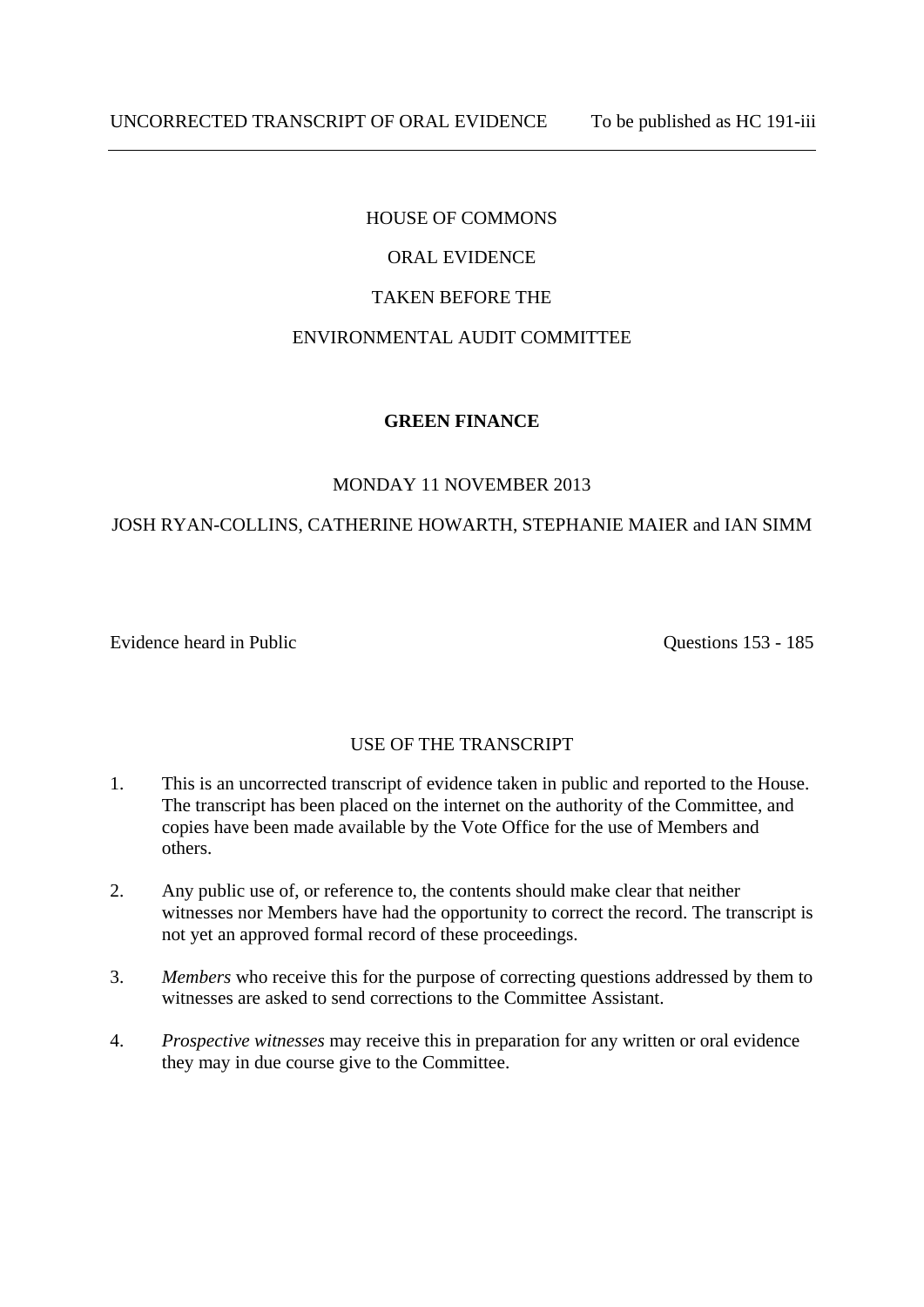Oral Evidence

Taken before the Environmental Audit Committee

on Monday 11 November 2013

Members present:

Joan Walley (Chair) Peter Aldous Martin Caton Zac Goldsmith Mark Lazarowicz Caroline Lucas Dr Alan Whitehead Simon Wright

#### **Examination of Witnesses**

\_\_\_\_\_\_\_\_\_\_\_\_\_\_\_\_

*Witnesses:* **Josh Ryan-Collins**, Senior Researcher, Finance and Business Team, New Economics Foundation, **Catherine Howarth**, Chief Executive Officer, ShareAction, **Stephanie Maier**, Head of Corporate Responsibility, Aviva Investors, and **Ian Simm**, Chief Executive, Impax Asset Management, Steering Committee, Low Carbon Finance Group, gave evidence.

**Q153 Chair:** I would like to start our session this afternoon by welcoming all four of you. We have some quite detailed questions on very specific issues in our third session on the green finance inquiry. What we want to do today is just try to see what sources of green finance there are for green investment. We will be looking at community issues at a later stage.

My first question is, how effective are the financial markets in matching available finance to the required investment in renewable energy and other green projects? We would like to get a feel from each of you as to just how fit for purpose the current financial markets are. I do not know who wants to go first. You are conferring—it is a bit like *University Challenge.* Catherine Howarth.

*Catherine Howarth*: I think they are not very effective overall. My expertise is in relation to pension fund investors. Pension fund investors in principle should be the absolutely ideal long-term, patient capital providers for the investment in a smooth transition to lowcarbon prosperity that we need, but for a variety of reasons, relatively little pension fund investment flows into the kind of low-carbon and green investments that this Committee is looking into. I might say a bit later in the evidence session what those barriers are, but they are very mixed. One of them is misunderstanding of investors' fiduciary duties.

**Chair:** We will come on to fiduciary review later on.

*Catherine Howarth*: Another is that many pension savers are very interested in seeing some of their regularly monthly pension contributions flow into low-carbon investments, but pension savers have pretty little voice in this system overall. There are a number of things we can do about that. The organisation I work for, ShareAction, is trying to enable pension fund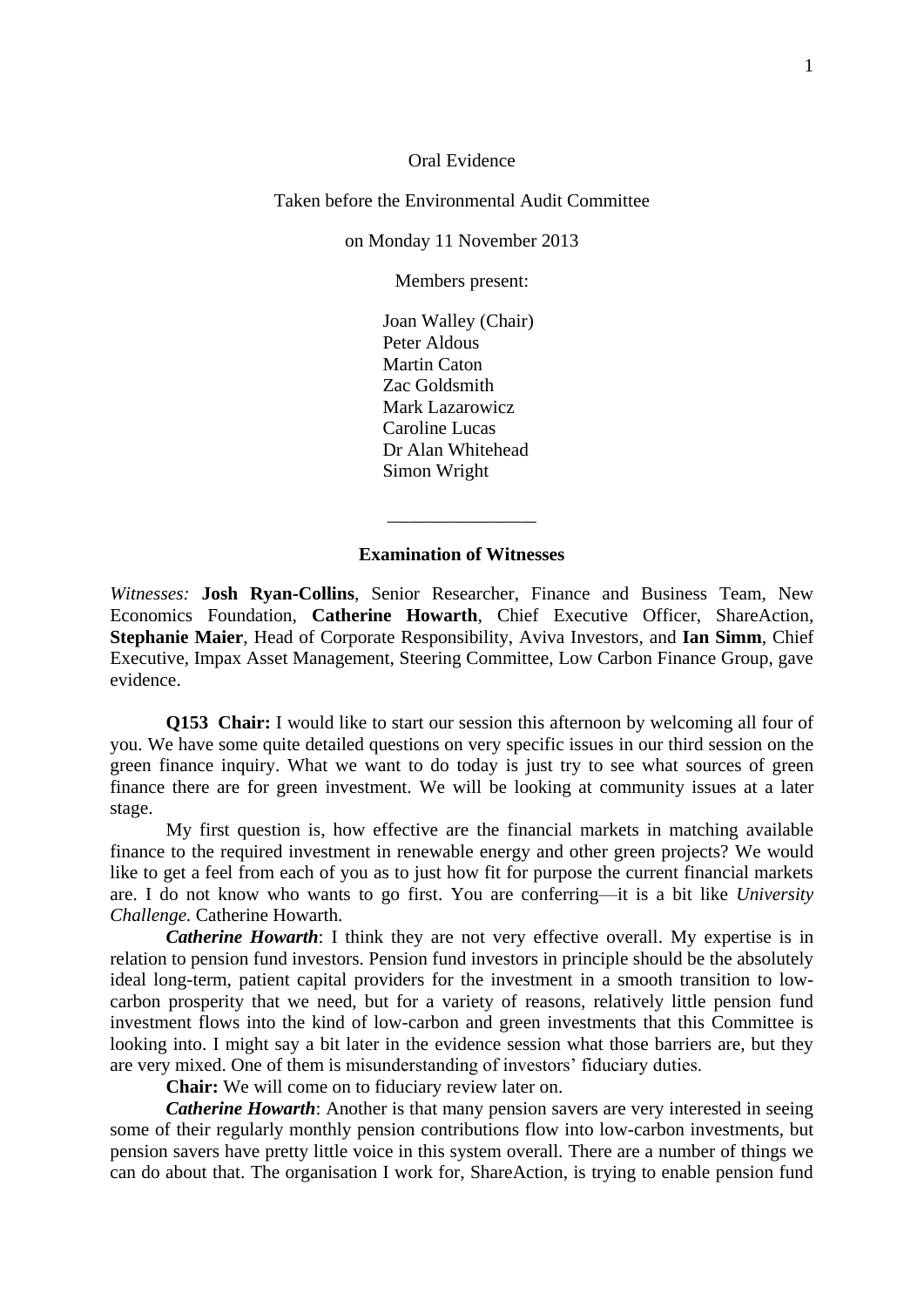members to advocate for more of their pension fund savings to flow into low-carbon investments, but it is quite uphill work at times. But there are solutions to these things, and I would be happy to say a bit more about those.

**Chair:** Do the other witnesses agree or disagree with that? Mr Simm.

*Ian Simm*: Yes, I generally agree with what Catherine has said, except perhaps for her first remark. My view is that financial markets, generally speaking, are pretty efficient in allocating capital and that the issue lies at the project or investment level. Environmental investments, generally speaking, are too risky and/or fundamentally unsuitable for many pension funds. That is where our focus should lie in trying to solve the problem.

*Stephanie Maier*: Yes, I would agree. The whole capital market does not integrate sustainability in the way it should. That is along the capital investment chain from the pension fund holder—the individual, as Catherine has mentioned—up through the investment at institutional level and the advice that investment consultants make, to the relationship between asset owners and their asset managers, and more broadly, the various information flows that help oil that system.

One of the things we have been working on at Aviva Investors is forming a coalition calling for integrated sustainability reporting, which is essentially asking all large companies to disclose the extent to which they integrate environmental, social or governance issues into their business strategy, because that is one of the areas of inefficiencies, which mean the flow of capital does not go towards the most sustainable companies, it often goes to the less sustainable companies. One of the areas to look at is how we can connect the dots between the investors understanding the real risks and impacts that some of these environmental issues can have on businesses in the long term and directing their capital towards those more sustainable companies.

**Q154 Chair:** Is that part of the whole agenda about behaviour change, as well, and wider understanding?

*Stephanie Maier*: Yes. Part of the requirement for reporting is not just for the sake of reporting, it is about seeing the extent to which reporting can drive behaviour. Certainly within the greenhouse gas reporting requirements that have just come into effect, one of the elements that the Government itself drew up was the estimated savings that would come purely from the actions that are driven by a company better understanding its impacts. It is about the company seeing, and having to evaluate, how those issues impact on business strategy, thereby causing it to consider them, embed them in the strategy and change behaviour towards a more sustainable path.

*Josh Ryan-Collins*: Nicholas Stern called climate change "the world's biggest market failure", and I just want to emphasise the point that social and ecological environmental externalities are not incorporated into the price mechanism in a way that necessarily allows companies or pension funds to invest easily in long-term renewable energy or climate change adaptation, or other such policies. I think some sort of intervention is a priori required on the part of the state in this area, and I do not think corporate social responsibility is going to be enough.

**Q155 Chair:** But when you say some sort of special intervention is required, whose responsibility would it be to do that?

*Josh Ryan-Collins*: I think the state has to take that on, and of course there is a range of different ways that could happen—taxation, Government spending, subsidies. I am sure you have been discussing those, but there is just a broader point—let's not leave it to the market, basically. Let's make the case for state intervention.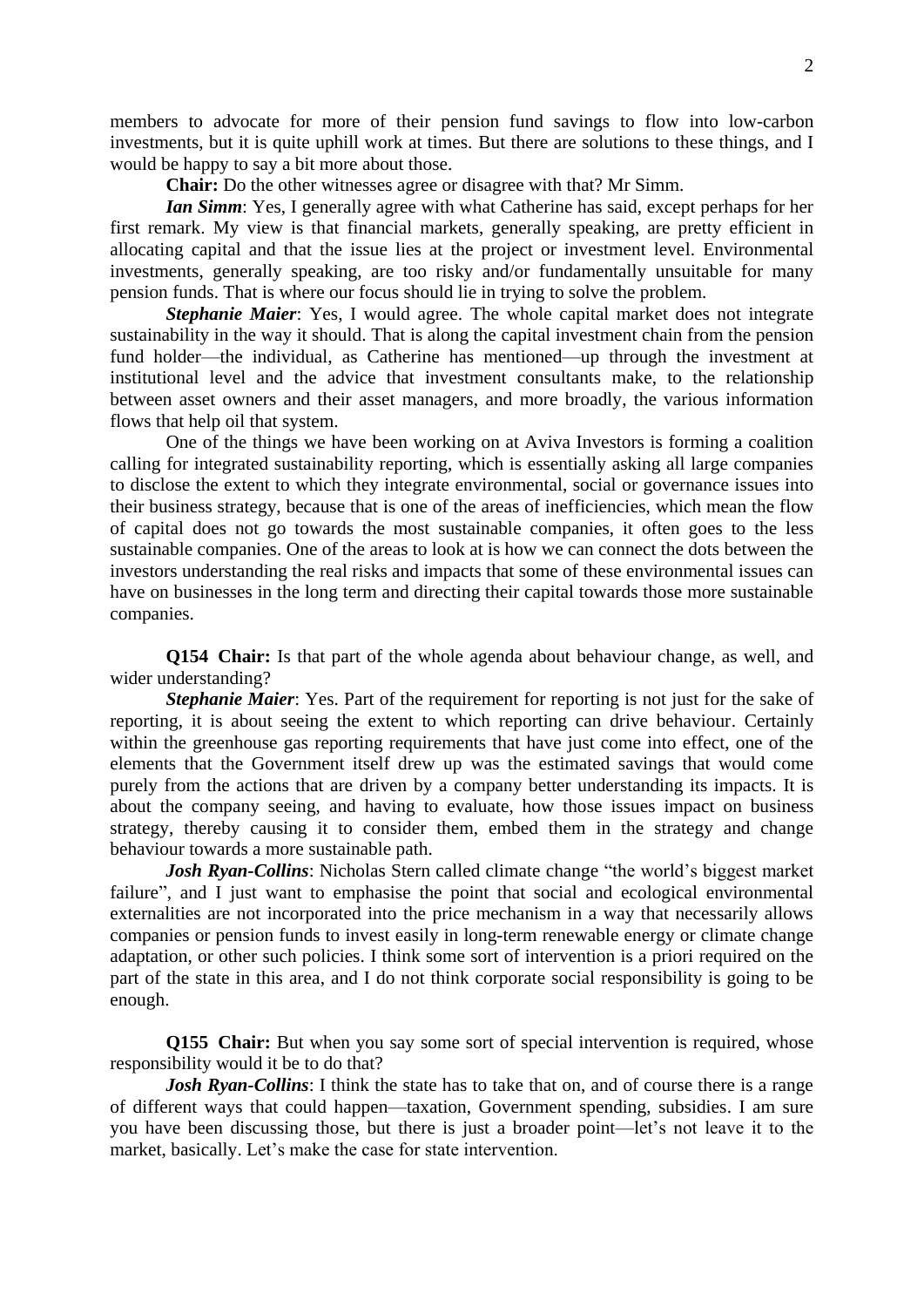**Q156 Chair:** If you are saying it should be the state that should do it, would you go so far as to say which Government Departments should particularly have the responsibility for doing that?

*Josh Ryan-Collins:* Obviously DECC, but also BIS and ultimately the Treasury, because it is the Treasury that is determining the fiscal rules. I would also point to the Bank of England in terms of monetary policy, which I will be talking about in more depth later.

**Q157 Chair:** Just turning to the Green Investment Bank—we went up to Edinburgh as part of our current inquiry—how do you see the impact that it is having on the whole investment agenda? Is what the Green Investment Bank is doing making a difference, or do you see what they are doing as being an additional add-on?

*Josh Ryan-Collins*: Much more an add-on at the moment, given its very, very small size and scale. I am not that keen on calling it a bank, either, because it does not have the right to make loans or borrow on capital markets, as most investment banks do. I prefer to call it a fund, and I think it needs seriously upscaling. If you look at similar organisations in other countries, they are many, many times larger.

**Q158 Chair:** On a scale of one to 10, where 10 is good and one is not so good, what would you say the impact and the difference that is making is? How would you rate it?

*Josh Ryan-Collins*: The mere fact of its existence makes a difference. It has already proved that it can leverage in some private sector capital, but I think it has the potential to be an eight or nine, and currently it is a two or a three.

**Q159 Peter Aldous:** Taking into account the parameters within which it has been set up, the seedcorn funding and the restrictions on where it can and cannot invest, how do you think it is performing?

*Josh Ryan-Collins*: Given the very tight parameters, the fact that it is not allowed to borrow in the financial markets and the small amount of capital, I think it is doing okay. It is almost too early to say—I think you need to evaluate it in a couple of years.

**Q160 Peter Aldous:** Would you say that the model, with opportunities to borrow and a wider parameter, can mirror what has been done in the Netherlands and Germany?

*Josh Ryan-Collins*: I see no reason why it should not be given the same kind of banking licence and credit-creating powers that similar models have, the KfW in Germany being the most obvious one, which is more like 25% of GDP in terms of its assets. It is about 0.2% in the UK if you take the Green Investment Bank and the Business Investment Bank.

**Chair:** What do your colleagues think? Yes, Mr Simm.

*Ian Simm*: I would agree with Mr Ryan-Collins that the Green Investment Bank is at a very early stage in its lifetime and we should not judge it just yet, but it has been very successful in identifying projects that fit its mandate, in my view, and as has been observed, it has attracted a significant volume of pure private sector capital into the areas that it is supposed to be focusing on. I think from the current vantage point it is doing a good job. It appears to be successful in catalysing investment into offshore wind, waste management and biomass in the energy sector. I understand it has been less successful in attracting deal flow in energy efficiency, where there are a number of other barriers to project creation and project development that the Green Investment Bank is trying to solve and struggling. But at the moment it is doing very well in three out of the four areas, and it needs support, encouragement and ideally a licence to borrow.

*Stephanie Maier*: I would just add the point that it is an investor in one of our funds, which is a fund for a new energy centre through the NHS trust up in Cambridge. I agree that it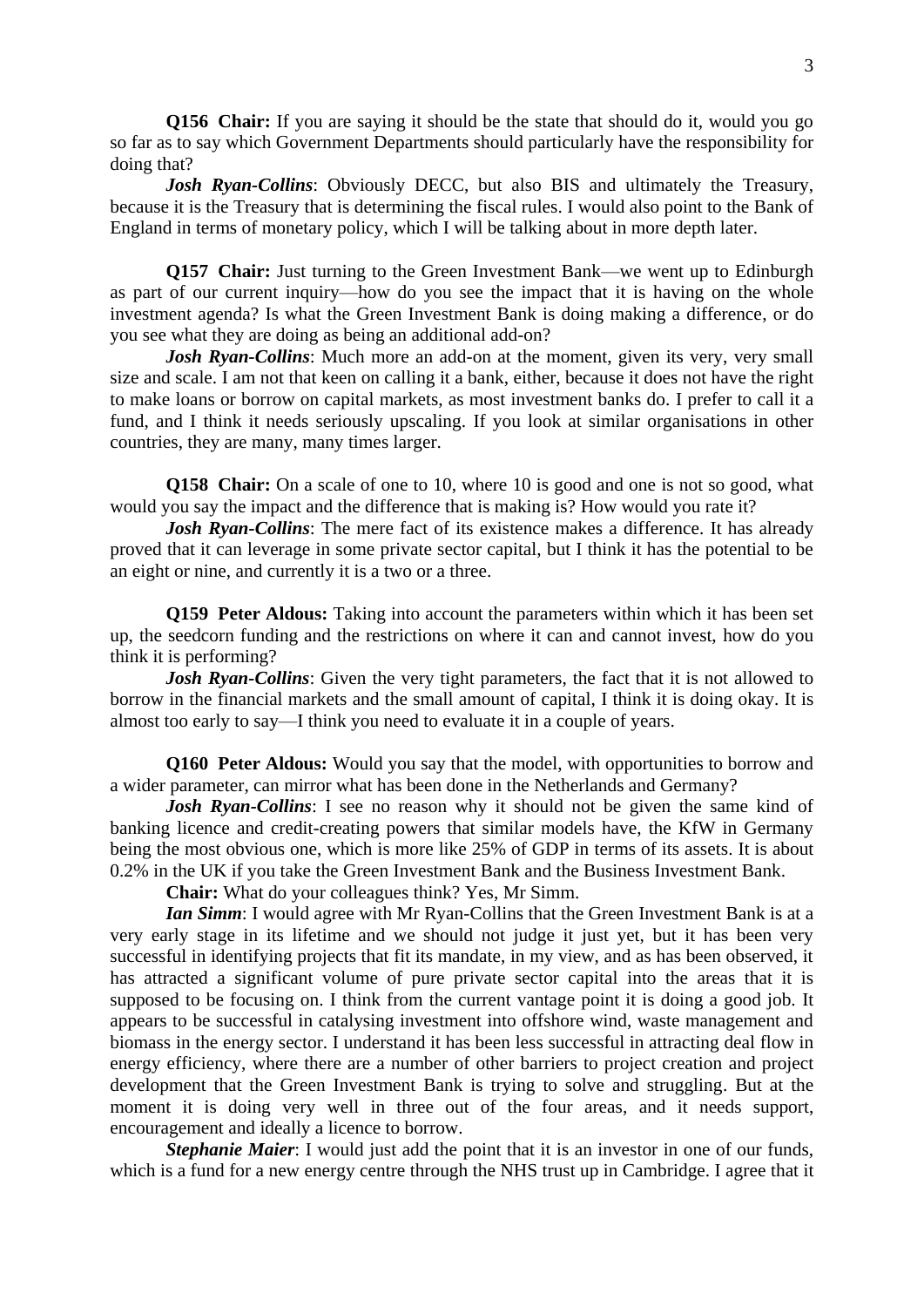is early days, but it has provided that investment within the fund, which will deliver both financially and in terms of cost savings and carbon savings to the trust. Yes, it is in the early stages of finding projects to invest in, and as with any new organisation, especially with the specific remit that it has in terms of additionality and delivering carbon reductions, I think it will need to review how all those things are measured. But it has started, and it has found some investments to make, and that is a positive starting point.

**Q161 Chair:** Yes, we wanted to ask you about that investment with the energy efficiency at the Cambridge University Hospital Trust. Would that investment have happened without the Green Investment Bank or did it only come about because of the Green Investment Bank?

*Stephanie Maier*: It is hard to say. It is open to other investors, but that is the one investor in that fund at the moment, so to a certain extent that would not have happened without it. Having said that, we have a range of infrastructure investments that look at renewable energy and energy efficiency, so it is an asset class and project type that we offer and invest in for ourselves and for our clients. Hopefully we will see more of that particular element. What is interesting there is that because it has the energy efficiency element to it as well, it is not just pure renewable investment.

**Q162 Chair:** What sort of an experience was it working with the Green Investment Bank on that project?

**Stephanie Maier**: It was certainly positive in terms of the outcome. It was certainly early on in the Green Investment Bank process, so they were still defining some of the broader investment framework as we were going through the investment. There is an element of learning by doing, and I am sure they will learn from it, but we are certainly happy with the end result.

**Q163 Dr Whitehead:** Josh Ryan-Collins of the New Economics Foundation, you have mentioned that the state needs to head up a lot of this investment in some form. That is essentially what you are saying. Is that view because of the estimation of the sheer scale that is needed over the next few years, or because it is likely that institutional investors are simply going to think that this is all too difficult or not remunerative enough—or remunerative only over a time scale that is too long to contemplate given how the market works? Which way does it lean, and what sort of effect might that have on the proportion that you think could indeed be funded from the market and the proportion that could be funded otherwise?

*Josh Ryan-Collins*: It is very much a chicken and egg problem. My colleague was right to say that investing in these kinds of projects is very high-risk for private companies, and in a way it is up to the state to step forward and derisk those projects by showing that they have confidence that these type of projects have long-term potential. Of course the best way to do that, if not by directly investing in them, is to capitalise organisations such as the Green Investment Bank, but you could also have a Green Deal company of some kind that was equally responsible for these kinds of investments. It needs to be at a very large scale, a much larger scale than we are seeing now. The target is £550 billion of investment in low-carbon infrastructure over the next 10 years.

**Q164 Dr Whitehead:** Forgive me, that is your analysis, isn't it? That is not generally shared, is it?

*Josh Ryan-Collins*: That is a calculation that has been widely accepted, I think. I am sure there is somebody here who can give me a perspective on it.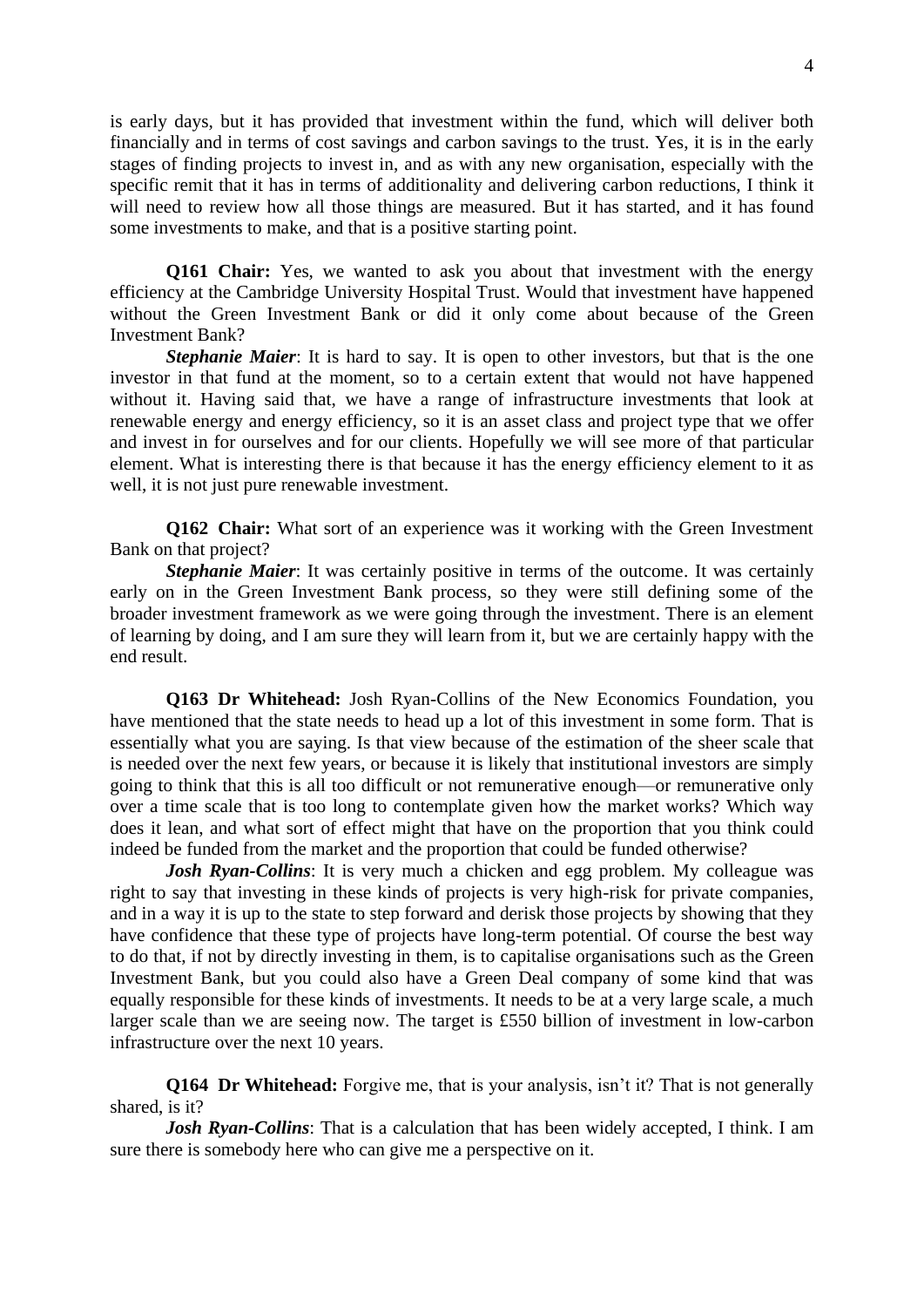**Q165 Dr Whitehead:** A £200 billion figure, and about half of that for low-carbon generation, seems to be more prevalent.

*Josh Ryan-Collins*: Okay. If that is the figure, I will come back to you on that. Even if it is half of that, as you suggest—

**Dr Whitehead:** Yes. It is a rather large sum of money, I would say.

*Josh Ryan-Collins*: Yes. We are not getting there at the moment, and the Green Investment Bank, with a couple of billion, is not going to do it.

I would also make a broader point that when you have systemic market failure such as in this area, there is an a priori obligation on the state to intervene. There should not be issues around state aid, because it clearly is an example of a market failure. I think that will draw in the private investment; pension funds, as colleagues here will know, are looking for good, solid, long-term opportunities for patient capital. We just need to create those opportunities.

The other point I would like to make—perhaps it is a bit soon—is that this does not have to be taxpayers' money. The Bank of England could purchase bonds to stimulate this in the Green Investment Bank or any other similar type of vehicle, and it would not create cost for the Treasury. If we were in a much better fiscal situation, one could make the case that the Green Investment Bank should be capitalised to a much higher degree just through taxpayers' money, but we are not in that situation, as everyone knows, so I think we need to look to alternatives.

**Q166 Dr Whitehead:** Do other panel members share that particular view? Bearing in mind the difference in estimates as to the overall likely requirement for green infrastructure and low-carbon investment over the next period, the extent that the market can finance this one way or another and the extent that other measures may be necessary, what is your view on that?

*Ian Simm*: My general view is that the state should minimise its intervention wherever possible in order to have an efficient capital market and allocate capital around the world efficiently, which leads to job creation and growth. The state has intervened quite effectively in the renewable energy sector in the UK over slightly more than the last decade, in particular with the renewables obligation. We have seen a progressive increase—in fact, we would argue almost an exponential increase—in private sector capital coming into renewable energy projects in the UK over the last five years, first of all as institutional investors have sought out more exposure to infrastructure. Secondly, they have fewer opportunities to make money elsewhere in their portfolios because cash returns are low and bond yields are very low. Thirdly, they are increasingly comfortable with the regulatory framework that the renewables obligation has provided—with some modifications and evolution, but consistently—since the early part of the last decade.

As you will know, Dr Whitehead, the electricity market reform was intended to be an evolution of the renewables obligation. Having been part of the discussions around EMR, I believe that I speak for many people in the finance community in the private sector who believe that with the correct detail it, it could be a very successful natural evolution of the renewables obligation, taking account of a wider range of factors. But it still involves state intervention, so I personally would encourage discussion about other areas, to err on the side of minimal state intervention or less state intervention, recognising that we already have a lot of state intervention.

**Q167 Dr Whitehead:** Just to be clear, you would characterise the CfD regime as not essentially state intervention, but state encouragement?

*Ian Simm*: It is not state intervention in the sense of taxpayers' money being used to subsidise the market, because it is the electricity or energy consumer who ultimately provides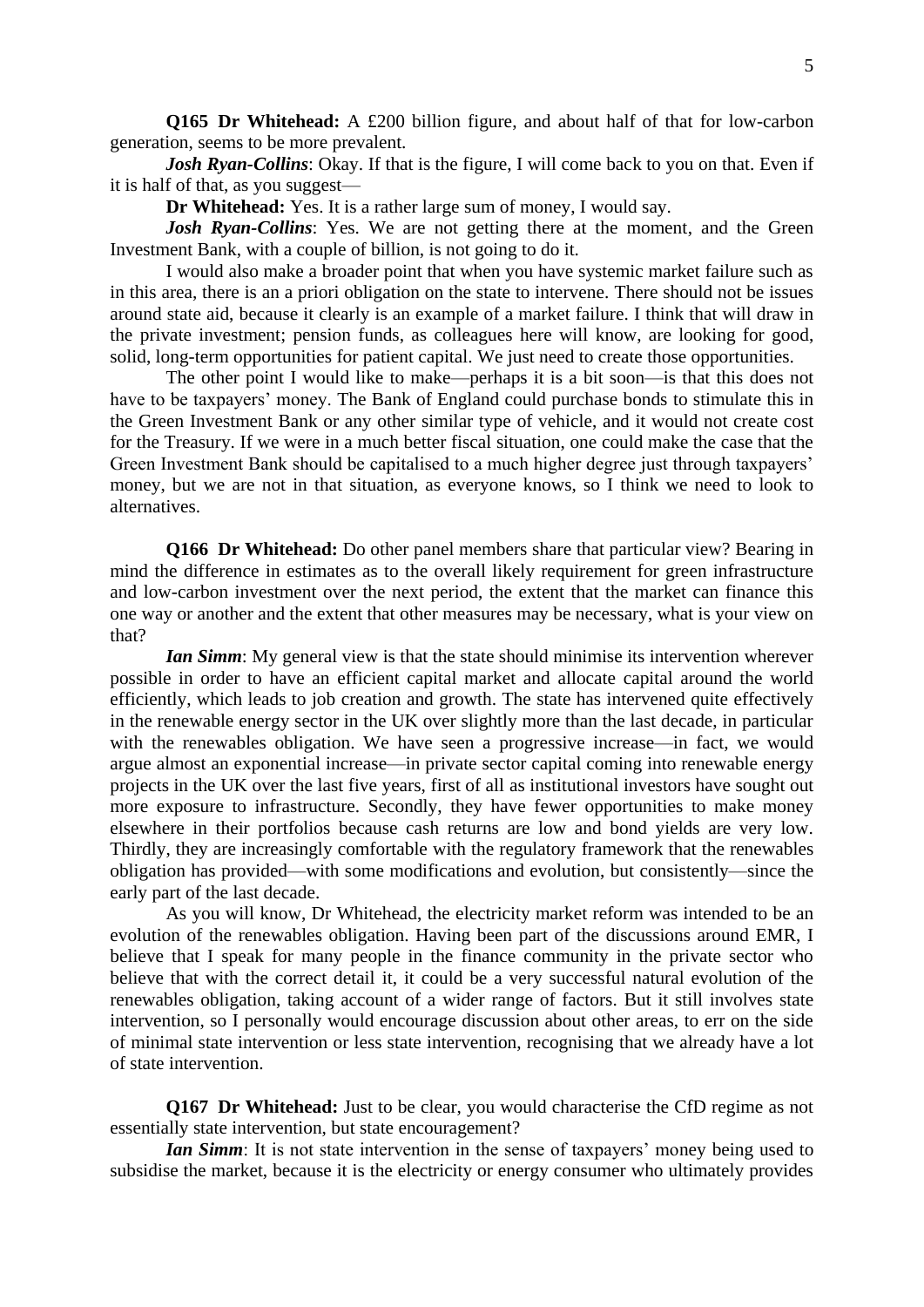a subsidy, but the state is certainly intervening in structuring the market in a way in which it would not be structured without that intervention.

*Stephanie Maier*: Going back to broader funding, ideally you want as many sources of capital as you can, so that is why we are looking at how you can make the whole capital system more geared towards preferring the sustainable investments as opposed to the less sustainable ones. Yes, the Green Investment Bank is there as a pot of money. Clearly, whatever number you take for what is required, it is a small part of that. The role that it plays in leveraging other investors is a key role, but it is also looking at how you can make those investments more attractive across the board and at different points. We tend to look at assets that are already up and running. We do not tend to look at the development and construction risk, but that is because our clients tend to be more risk-averse and that profile does not fit in with the risk/return profile, but for other investors within the private sector, that may be a more attractive proposition.

More broadly on the point about state intervention, it is about having a stable regulatory framework so that you know as an investor what is coming and as the developer what you can expect. That helps all the decisions be more efficient as it goes along.

**Q168 Dr Whitehead:** Interesting. Bearing in mind that you mention that your particular forte is looking at projects that are already up and running, is there any sense that the considering the role of either state encouragement or state intervention, the overall requirement might be seen as de-risking the construction and the installation of those lowcarbon developments? Is it effectively—almost literally—about selling those on when the risk is at a point where you say, "That is rather interesting for investment, because a lot of that has gone, so I can now take it on"? Is there a sense in which that model might be—

*Stephanie Maier*: Yes. We certainly have the capacity, if we saw an attractive project, to invest in the earlier stage of that asset. Yes, having a larger pipeline of projects that we could invest in that were up and running to the point where they met our risk profile better would certainly be good. That is another part of the policy or regulatory framework—having stability and consistency of policy, but also having a pipeline for understanding what sort of assets will be coming online so that we can take a view on those.

*Ian Simm*: To add to that, there is an interesting contrast to be made between the onshore wind sector and the offshore wind sector when it comes to the need for additional state intervention. In the onshore wind sector, which is very well established in the UK and in other countries, there has been and remains a relatively large amount of capital to support and fund the construction of onshore wind farms, because the construction risks are well understood and the risk of cost overrun is almost invariably borne by a private sector contractor. Once those projects are effectively constructed, which typically takes between nine and 15 months, they can increasingly be sold on to pension funds, fund managers and other providers of long-term capital. In contrast, the offshore wind sector has a number of very significant uncertainties for investors, not least of which is the capital cost of the construction, which is linked in part to the uncertainty around the engineering and in part to the time frame for deploying the equipment. There has been a well identified and well publicised gap in the financing market, and this is where the Green Investment Bank has provided additional funding, so there has been an additionality argument for Green Investment Bank intervention.

It is entirely anticipated that provided that the CfD structures work under EMR, the evidence of construction risk and cost from the early offshore wind projects will provide hopefully, if they are successful—sufficient positive evidence to the private sector that the risks and costs of construction are knowable. They can therefore start to commit capital based on a much more detailed set of investment facts. Therefore—this is perhaps the crux of the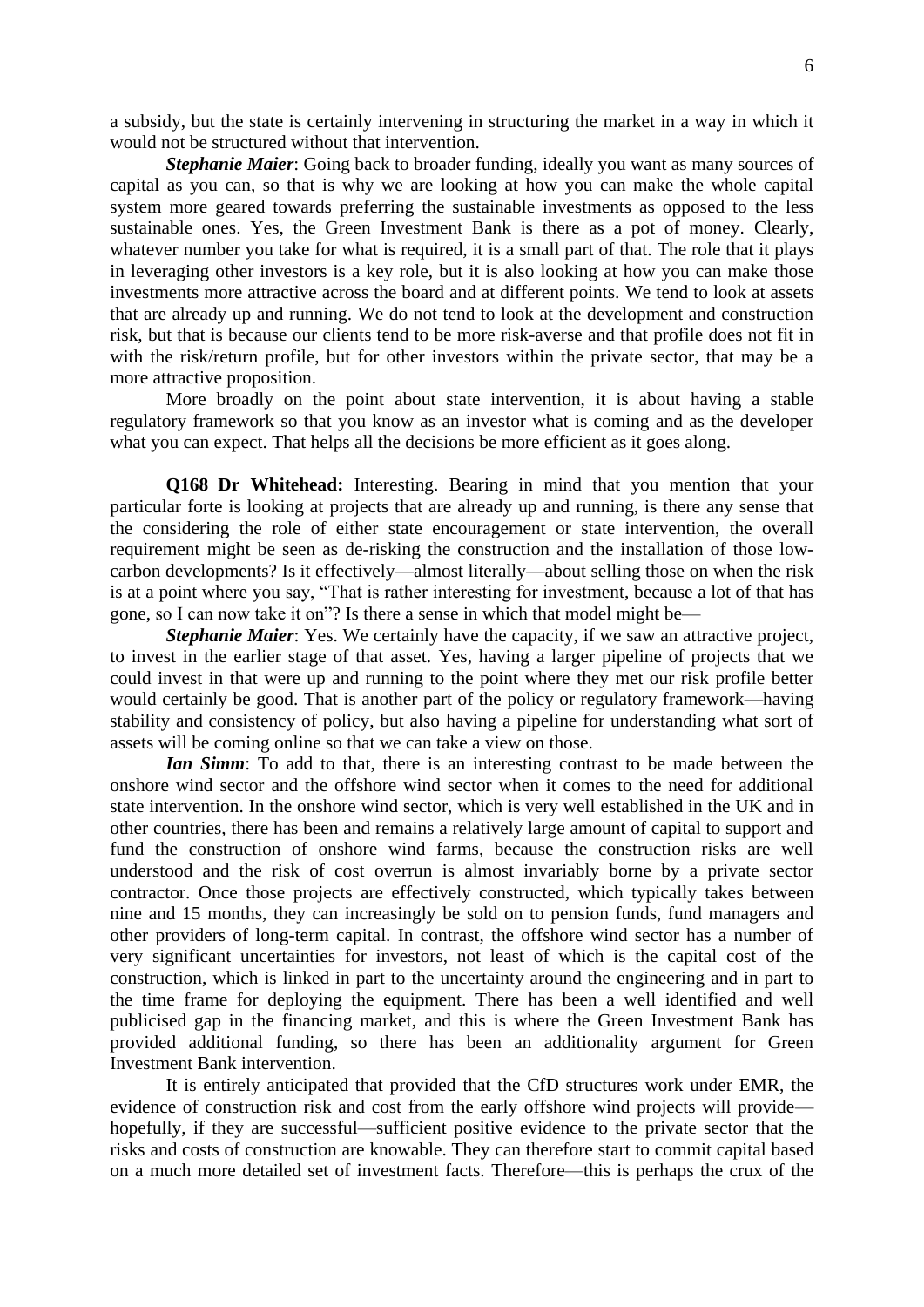point—state intervention in offshore wind is essential, given the rate at which the UK is seeking to build out this industry, but it should not be required forever. It is simply a bridging mechanism until the private sector is comfortable coming in.

**Q169 Dr Whitehead:** You have very much anticipated the thrust of my next question, which is what appraisal you might make of the appetite for different forms of lowcarbon generation among investors, either in terms of the sort of issues that you have raised, Mr Simm, about what the overall risks look like, or even in terms of the extent that certain projects may be found fundable at all. For example, there is the distinction not just between wind and tide, biomass, wave and other things, wave, but there are also things such as demand-side response and demand-side management, where you are dealing with a difference in how you invest. You are investing in things that do not happen, rather than things that do happen, and therefore the extent to which you can put that easily on an asset base makes it a rather different proposition from more traditional forms of investment. What sort of distinction is made between those sort of investments and the appetites for them?

*Ian Simm*: Perhaps from the perspective of a fund manager sitting within a pension fund, they are almost invariably not looking for green investments per se, but they are looking to make deployment of capital to meet liabilities over a usually long-term time frame. They are typically looking for a number of factors: cash flow, because if you have cash you can meet liabilities such as paying pensioners; inflation link, for obvious reasons; liquidity, so that you can change your mind if things are not working out; currency risk, and so on. Typically and historically, pension funds have invested in fixed income or equities and are increasingly looking at alternatives, of which infrastructure is a component. Typically, a UK pension fund would have less than 5% of its assets in infrastructure, possibly down to zero, so infrastructure as a concept is a new asset class.

Infrastructure to a pension fund is not what we would all call infrastructure—bricks and mortar—per se. For a pension fund, it is all about regulatory framework, cash flow and inflation link, and therefore infrastructure must have a minimum set of financial attributes for it to qualify for that bucket. Within that framework is the question of how one can tailor green projects to meet the latent or emerging demand for infrastructure investment from institutions. The renewable energy power-generating sector fits well in the infrastructure bucket, provided that there is price certainty and ideally an inflation link. What does not fit well is merchant risk, so we can make that first distinction.

If you then look to other types of green investments or green project, many of them fall down on technology risk. Onshore wind is typically seen as low-risk, proven technology where the pension fund has a very low likelihood of losing money because the equipment does not work. If you could switch over to some of the more emerging marine technologies like wave or tidal, although there has been strong progress in those areas, they are still not effective with the consistency and reliability that the pension funds will need to see. One could make similar comments about energy efficiency or some of the more advanced waste energy technologies. As soon as you lose the argument on technology risk or the argument on pricing, you are highly likely to fail to qualify for that emerging bucket and then you become lost, in my view, in the mêlée of mixed opportunities that are being offered to pension funds from all corners of the economy.

*Catherine Howarth*: Can I just follow up on that? I think that quite clearly pension funds can be put off by what they see as political risk or policy risk, and equally they are not necessarily going to be the first wave of investors into the most high-risk technologies, but there are now quite a number of reasonably well proven low-carbon technologies, as Mr Simm has said. We need to look at why is there not more appetite and demand from pension funds to move into that area, and I think it is partly because at the moment most of them see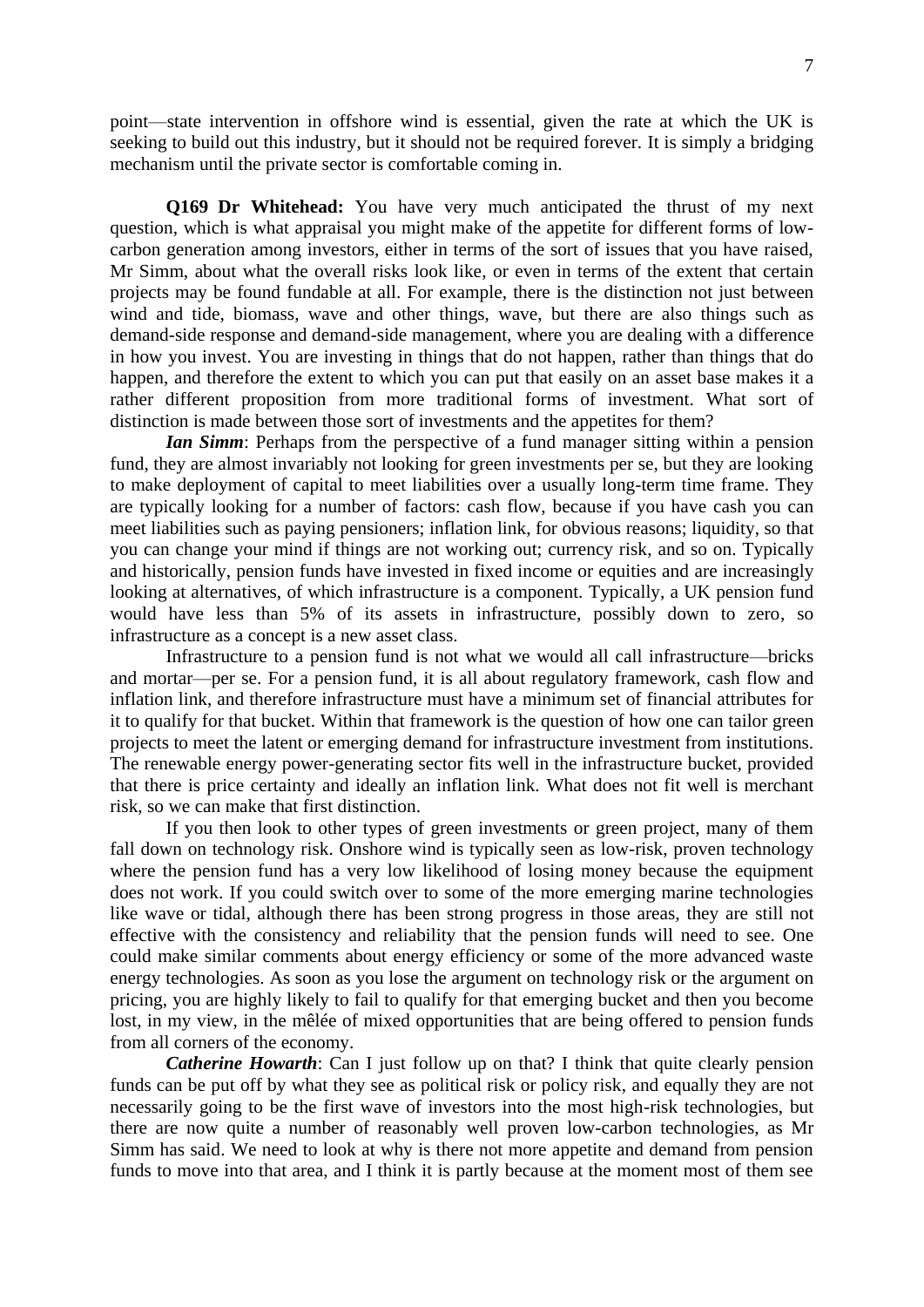these investments as they would any other investments. That is fair enough, but one of the things we want to try to introduce—and it is beginning to happen—is an awareness among pension fund investors, who have an obligation to look after people who will retire many decades hence, that a real threat is posed to well-being and the cost of living in retirement, and to the investment returns of those people, by failing to address climate change and not putting in the investments that prevent catastrophic climate change.

There are some pension funds, a very small number, that have that. Probably not very surprisingly, the Environment Agency pension fund is globally a pioneer on this. It has understood its fiduciary duties to act in the best interests of the members of the fund, and it is taking quite an enlightened view of ensuring that we make that transition across the economy as a whole. Clearly an individual pension fund, even a giant pension fund, cannot by any means make that happen alone, but if we can begin to create a bit more comfort in the industry as a whole, which a number of policy signals would help to achieve, we could begin to see a much accelerated flow of investment from pension funds, not all of which have DB liabilities. Many of them are investing on behalf of defined-contribution young pension savers, who bear all the investment risk and who are exposed to the risks of climate change in the future.

I think we do need the right signals from policy makers and from the political establishment. We probably need the right fiscal regimes and so on, but there is a lot of room to create movement within the pensions industry if we can overcome some of the very narrow views of the duty to maximise investment return in the short term and not take account of the positives for pension savers that could be achieved if that transition happens.

**Chair:** We will come on to fiduciary commitments in a short while, but interesting that you mentioned the Environment Agency pension scheme. It might be useful for the Committee to get some details of how it came to have such an ahead-of-its-time pension scheme, because that was an interesting reference.

I will move on to Caroline Lucas.

**Q170 Caroline Lucas:** Thank you. Before I start, I apologise for the fact I have to leave at 5 pm to go to a Green Alliance thing that I am speaking at. This session is slightly out of synch from our normal Committee sessions, so I do apologise.

I wanted to ask you a question about institutional investors and some of the key drivers of what makes them decide on the types of investments they include in their portfolios. I know you have touched on it already, but in the case of investors who were contemplating supporting energy or environmental projects, what relative weight would they give, do you think, to questions of possible financial returns on one hand versus the carbon impact and the environmental impact on the other? What kind of trade-offs are they considering?

*Catherine Howarth*: I think it is almost totally geared to the financial considerations, and that is fine. Within taking a view of the financial interests of the scheme and its members, it is quite possible to begin to look for the investment opportunities that exist in the lowcarbon economy; Mr Simm's company is a provider of those investment opportunities. While we want pension funds to take quite an enlightened view, it can be a view that is focused on the long-term financial wellbeing of fund members, but a more enlightened view would help to increase the demand for the kind of low-carbon investments that we need capital flowing into. But currently pension funds look for financial first.

**Q171 Caroline Lucas:** Can I just follow that up? Are they apprised of the Carbon Tracker reports and the whole idea of stranded assets and so forth? Is there much of a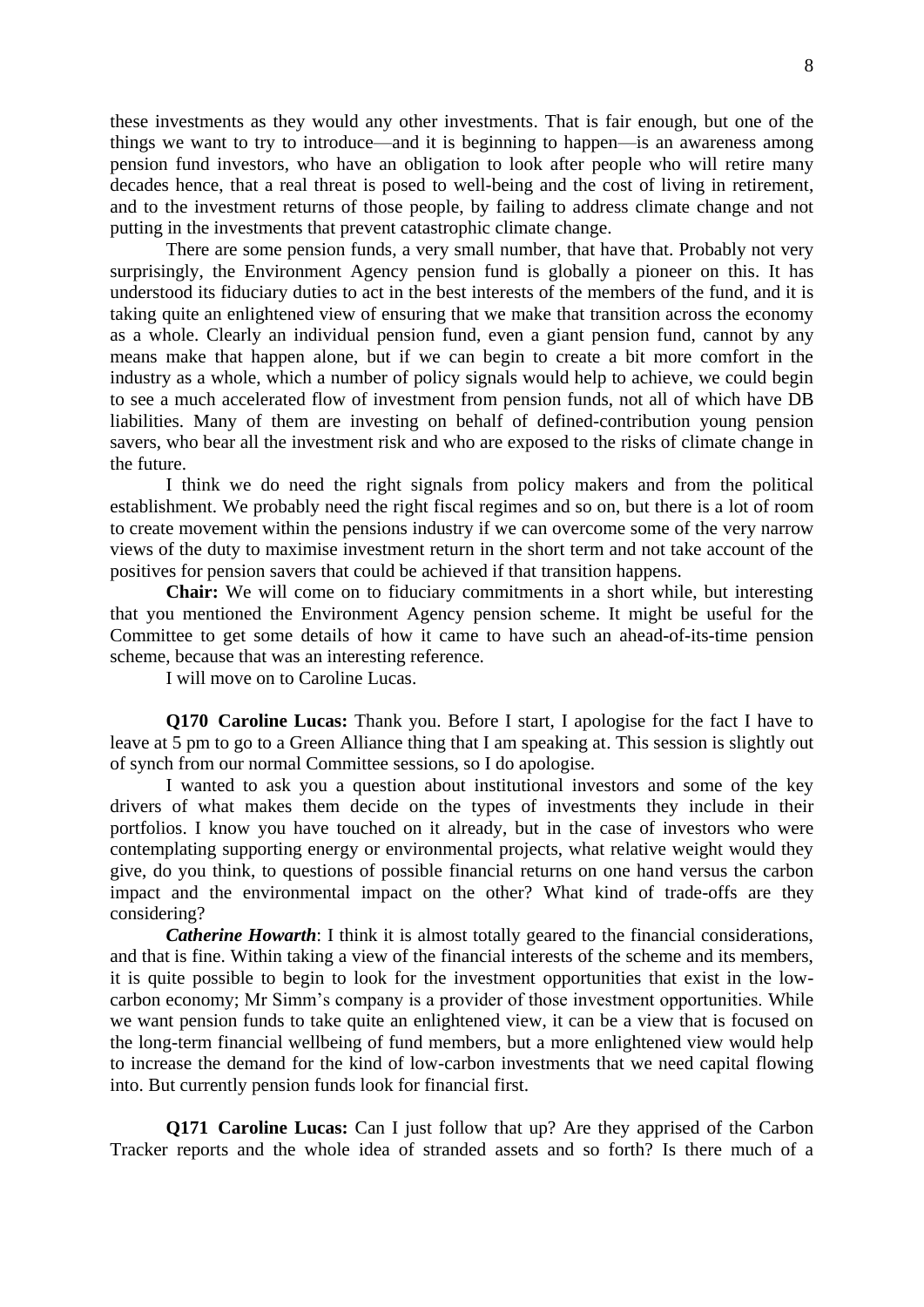discussion yet going in that particular community about the fact that they could be undermined by not being able to exploit some of the resources?

*Catherine Howarth*: There is just beginning to be. Obviously, Carbon Tracker's analysis is relatively new to the scene, and we at ShareAction have been trying to accelerate awareness of that analysis by enabling pension fund members to e-mail their schemes asking them for a view on the risk that they compute to a stranded asset in a carbon bubble. Very interestingly, there is a complete mix of responses from schemes. Some said, "We take this very seriously. We are beginning to do some analysis on it, and we want to look at that potential stranded asset risk and minimise it". Others dismissed the possibility entirely. It is not surprising, because they are all different actors in the market and they come to different views. That is okay. What we think is very important is that funds give consideration to that risk and that trustees then have discretion, so that in the light of the evidence before them they can come to a view about whether it is something they want to incorporate into asset allocation decisions, for example.

*Ian Simm*: Just to build on Ms Howarth's two points, in our experience, which goes back 15 years, institutional investors, including pension funds, do put financial criteria ahead of everything else. Yes, we can talk about fiduciary responsibility in a moment, but financial criteria do include risks as well as opportunities. There is increasing evidence that pension fund managers are open to being persuaded that environmental investing does offer both an opportunity set that they have not seen before and a way of mitigating certain risks where mitigation has not been available hitherto. The financial crisis of 2007 and 2008, which hopefully we are now largely out of, has shaken many pension funds to their core and has persuaded them and their consultants to go back to basics on asset allocation and risk.

On the topic of the carbon bubble, I would certainly agree with Ms Howarth that this is a very new debate and that it is uncertain where pension funds and other institutional investors will come out on it, but I think it has immediately put the searchlight on to the potential risk of regulatory change having an impact on carbon prices. If you look at how the carbon bubble idea could feed through to destruction of value, it is largely through the imposition of carbon taxes on carbon prices as they affect the break-even point of carbon resource extraction. That is a very fertile area for discussion at the moment.

**Chair:** Stephanie, I think you wanted to come in.

**Stephanie Maier**: Just to say that I sit within the global responsible investment team within Aviva Investors. Part of our role is to talk to fund managers and work with them to help them integrate environmental, social and governance considerations into the investment decision-making process. In terms of the balance between financial and environmental, increasingly it is not a trade-off between the two. We look at it from a long-term perspective, and the more companies understand the exposure and the risks—and the opportunities as well—that they face through a range of these broader issues, including climate change, the more material those issues will be to the future value of that company. It is about understanding the apparent financial return, but also understanding what that means in a longterm perspective under a range of different scenarios.

On the point about the beneficiaries challenging where their money is being invested, that is an important point and it does seem that they are too far removed from that process. Happily, we fall into the camp that says that we are addressing the issue about the potential for stranded assets. It is an issue that we need to look at, but it is not just for individual investors or even collectively for the investment sector. When you look at the proportion of the FTSE 100 that is invested in these energy-intensive, carbon-intensive stocks, it is potentially a more systemic issue than that. One of the things we like to see the Bank of England do is assess the extent of climate change and the high-carbon exposure that the UK has, and what impact that has on financial stability. If it is a systemic risk, how do you start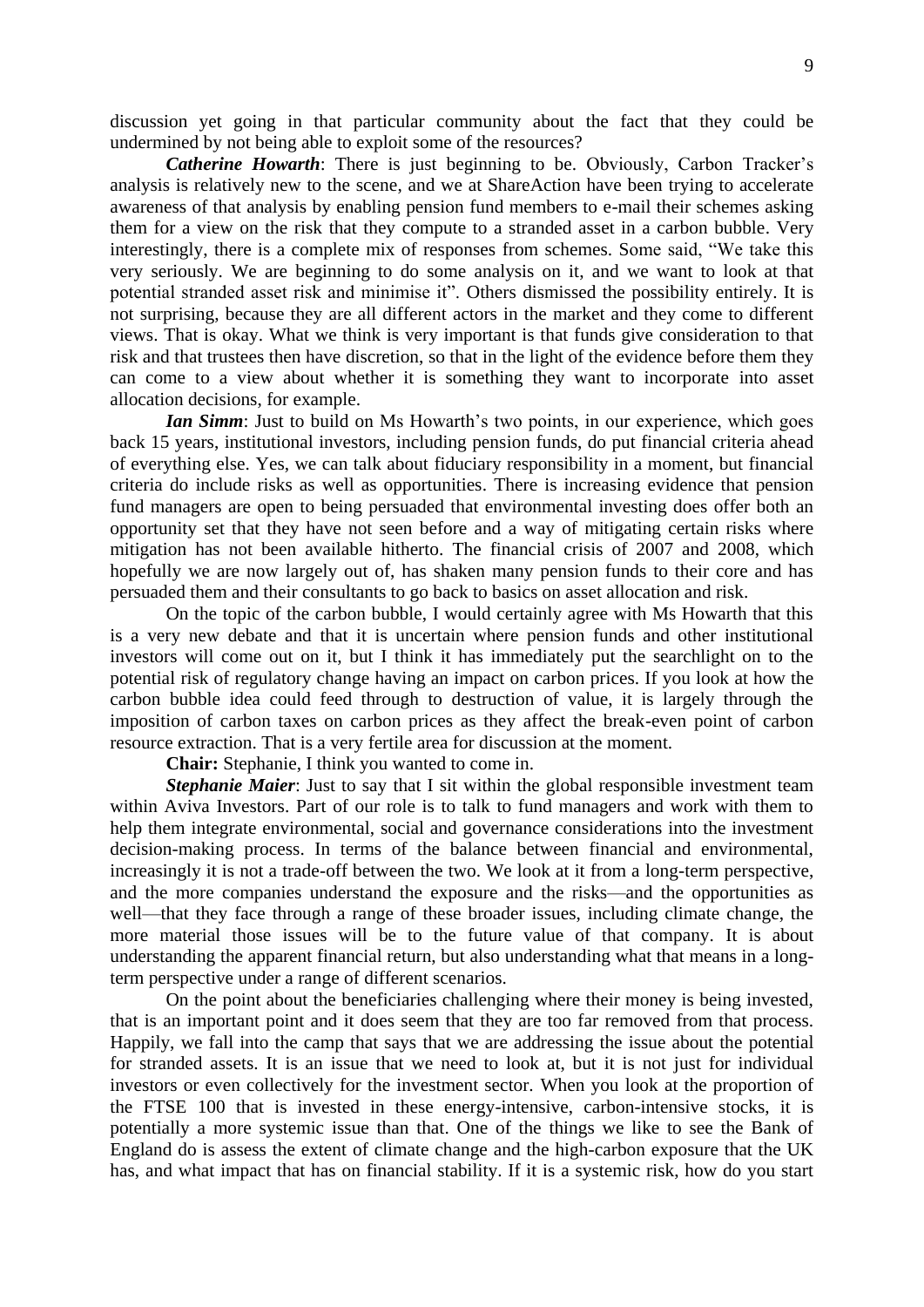addressing it? We do not want to see a point where you fall off the cliff and these assets become devalued. You want to find a way to understand the true value of these assets.

**Chair:** Were you going to add to that, Mr Ryan-Collins?

*Josh Ryan-Collins*: Just to make a broader point, which is that it is cheaper and more profitable at the moment, and there is less risk, to invest in fossil fuel-intensive forms of production. I am not sure that will change unless somebody steps in and starts creating in this country a real industry in alternative forms of provision. If you look at China, the reason that their solar panels are undercutting everyone in Europe and the rest of the world is because the Government—obviously they have cheap labour costs—basically runs the banks over there and has those banks investing in producing these. The cost of renewable energy infrastructure is very, very high at the outset, which makes the lifetime cost appear prohibitive, but of course the real lifetime costs are much lower for renewable energy because it is free. It comes from the sun. It is that initial up-front cost that is creating the problem, and that is where the barrier is. You have to have investment. I do not think it is enough to rely on pension providers to do that.

**Q172 Peter Aldous:** At the outset, I draw attention to the Register of Members' Financial Interests; I am involved in farmland where renewable energy policies or projects are being pursued.

I was going to ask about blockages to investment and risk. We have covered an awful lot of that in looking at the various financial criteria, technology risk and construction risk, and we have touched on political risk. How significant is political risk to investors from possible changes to the Government's energy and environmental policies? As an addendum to that, if we had go back four or five months, would your answer to that question have been different from today?

*Stephanie Maier*: We would still stay with the perspective that policy risk is through policy uncertainty, so where you have stable, predictable, simple policy, we can make investment decisions in that context. I think that remains true. What I suppose the recent debate has highlighted is the difficulties that that can pose to Governments and why it is important that the policy framework is sufficiently long-term to help support what the UK Government want to achieve in the energy mix of the future. Part of what we are discussing is how best to facilitate that, but ultimately it is also as simple as setting a clear message about what the priorities are and, how will we get to the point we want to get to in our energy mix. On a more technical point, policy certainty is part of what makes infrastructure investments deliver certainty of returns, and any change to that would change the view of that infrastructure and the viability of that project.

*Ian Simm*: It is important to deconstruct political risk. If we start from the perspective of projects that are already on the ground, I think it is absolutely essential—as has been wellrehearsed in these sorts of fora—that there are no retrospective changes to support in any form, and that includes taxation for existing infrastructure assets. If that is not possible, then there will be a very direct consequence—the risk appetite for future investments among the private sector will drop. We have seen that particularly in Spain, as you will be aware. If that is area number one to consider, the second area would be the policy uncertainty surrounding future projects.

It is important for the Committee to recognise that for a project to come to the point where it is ready for construction, somebody needs to take a risk to get the project developed, which includes getting the land rights and scoping out the engineering and utility connections and so on. That is a particularly risky exercise at the best of times, but it is even more risky if there is uncertainty around the economics of the project once it is built. Policy uncertainty and political uncertainty around future projects has a dampening effect on project development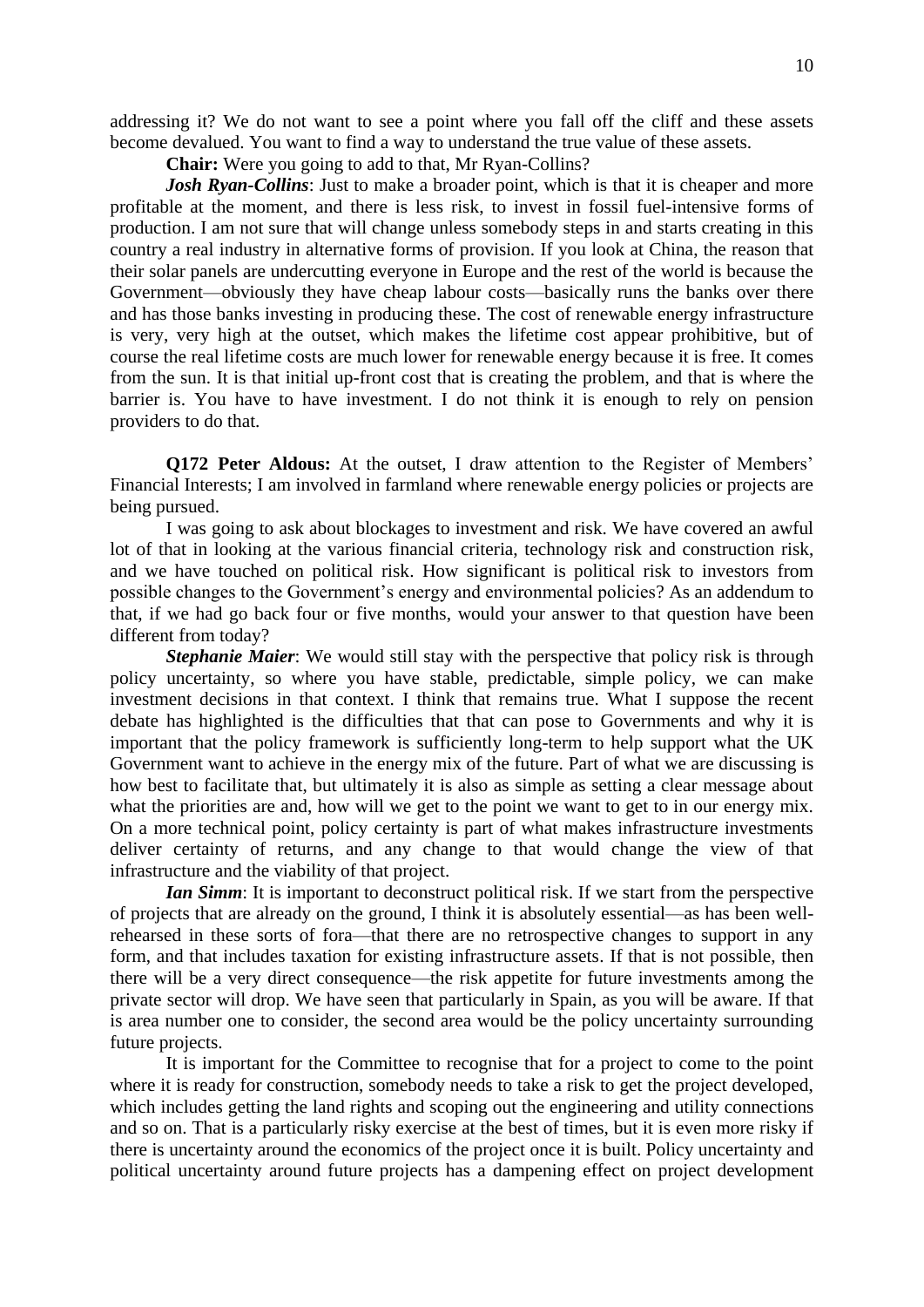activity today. To put that in the context of where we are in UK energy policy, the electricity market reform is moving to a final conclusion, with policy details being worked out right now. All being well into 2014, we will know exactly what sort of economics to expect when those projects are built. Those developing projects are waiting at the moment in many case, because we do not know what the outcome is going to be. When there is policy and political change in this type of infrastructure area, there is almost invariably a hiatus created.

From the perspective of a pension fund, there is also the third area to consider, which is media concern and media discussion. Perhaps this goes to the second part of your question. One could take a view that the political climate, as represented by the media at the moment, is not very conducive to investment or supporting investment in the UK energy sector, but I think the pension fund managers are experienced enough to look beneath the surface and are discounting the media confusion in favour of waiting to see what the details of EMR are when they forthcoming at the end of the year.

**Q173 Mark Lazarowicz:** I have a question with regard to some specifics. There have been two areas where possible changes in energy policy have been announced on different sides of the political spectrum, so I am interested to know, particularly from Ian Simm and Stephanie Maier, whether they have had an impact in your area of work. First there was the Government's announcement of a review of green levies—we do not know what that is going to be, but it has been announced—and then on the other side there was Ed Miliband's announcement of a freeze in energy prices for 20 months. Have either of these two policies had an impact on your area of activity? That was for Stephanie and Ian particularly, but obviously the others may want to comment.

**Chair:** Who do you want to answer?

**Mark Lazarowicz:** Probably Ian Simm and Stephanie Maier first, I would have thought. I am just interested in whether you can give a bit more detail.

*Ian Simm*: On the review of the green levies, the Secretary of State for Energy and the Minister have made it clear, to my understanding, that there will be no impact on the renewables obligation or the support that is envisaged in the EMR legislation, and therefore the searchlight is being turned towards ECO in particular. Therefore, because my company is investing in the former and not the latter, we are not concerned, although I can understand that those private sector businesses that are developing projects in the energy efficiency sector may be concerned.

With regard to statements around retail prices, it is generally our view as an investor that we look at the wholesale market and the wholesale price as the driver of our investment returns or prospective returns. What happens beyond the dispatch of the energy into the grid system, the exposure to taxation and any Government intervention on the retail prices is not our concern, so from the narrow view of our own investment world, it is not making any difference. But we are sympathetic to views from outside the UK, possibly outside the European Union, that this media confusion, which I referred to a moment ago, is less well understood and less easy to interpret if you are sitting in Korea or California. It may therefore be having a negative impact on the perception of the UK as a destination for energy investing.

*Stephanie Maier*: Again, this about the broad point of what messages it sends and the uncertainty around what might happen. In general, we will see what specifics come out of it. We look at it not just from the infrastructure perspective, but also from the perspective of equity in some energy companies. At any point, Government intervention on something like pricing is going to be a sensitive issue and brings up issues about how a company responds and manages within that context.

Having said that, the broader point is about looking at the broader operating context. UK energy firms operating in the UK set their business strategy on the basis of the current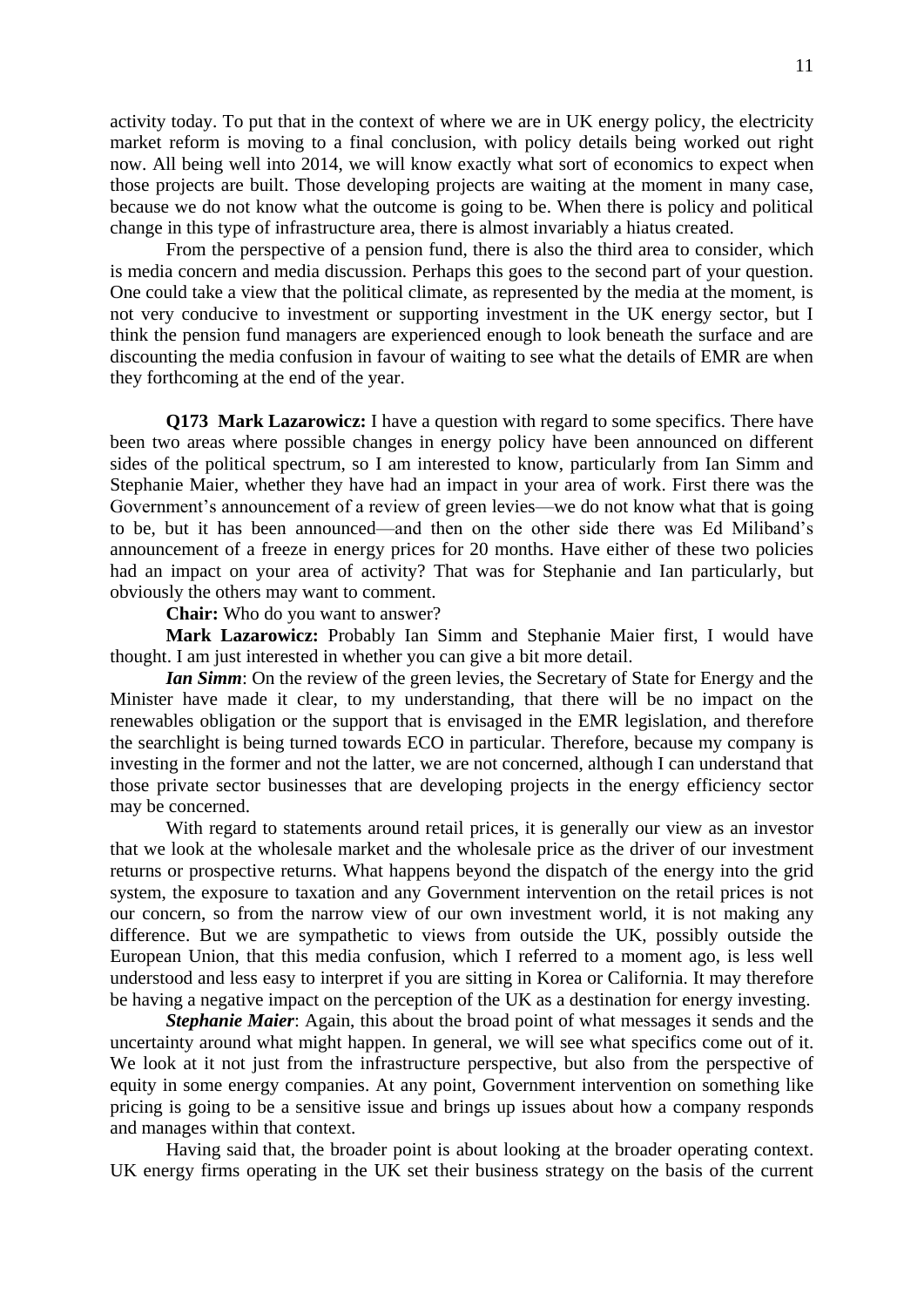policy framework, but they are definitely aware that ultimately their consumers are going to have an impact on that company's business strategy. We look to companies that understand the impact on their ultimate consumers, because that is also what makes better businesses those that understand and act responsibly in accordance with their customer base.

**Q174 Martin Caton:** We are going to look at fiduciary duties now, so I think it is sensible to ask Ms Howarth the first question, but obviously I will be interested in other panel members' ideas. In your written evidence, Ms Howarth, you say that fiduciary duties are generally interpreted narrowly as a duty to maximise returns, which in turn is interpreted as meaning short-term returns. You have said something very similar already today. Is there evidence that fiduciary duty is responsible for institutions avoiding investment in green projects?

*Catherine Howarth*: No, I do not think there is evidence of that. What there is good evidence of is quite significant confusion among pension investors about what their duties mean in practice. I mentioned that earlier in the spring, we had enabled pension fund members to e-mail their schemes, encouraging them to give a response as to whether they were concerned about the possibility of a carbon bubble. Although we had not mentioned the words "fiduciary duty" at all, about quarter of the schemes that responded to members invoked fiduciary duty. Half of them invoked fiduciary duty as a reason that they should take account of the potential environmental risk and the financial implications of a carbon bubble, and the other half of those that invoked fiduciary duty used it for precisely the opposite reasons. They said, "We cannot take this kind of consideration into account because we have our duty to meet the best interests of the members by maximising returns, and this is a longterm factor".

So we think that it would be helpful—this is one of the things that the Law Commission is currently looking at—to help to clarify and codify investors' duties by introducing statutory clarification of investors' duties. That would make it clear that this is a permissive regime, in that they can look at the long-term financial implications of environmental risk and environmental cost and also take account of the wider well-being of beneficiaries who may retire into a world where climate change has imposed great changes upon the environment. The Law Commission is currently reviewing the situation. It has just brought out its interim paper and is seeking responses to that. It says some very helpful things in the paper. For example, it has clarified that pension funds who are universal owners—in other words, they have holdings right across the economy—are not necessarily obliged to seek to maximise each and every stockholding if that imposes costs upon the wider portfolio. Climate change and environmental considerations would be a classic example of that particular dynamic. But it has stopped short; it looks like it is not going to recommend statutory clarification, which we think would help to unblock some of the current inhibitions and blockages to pension funds thinking about investing in low carbon and green investments.

**Q175 Martin Caton:** You talked about the different interpretations of fiduciary duties. Do you pick up that certain types of investment institutions are taking what we would regard as a more progressive approach, and other types of fund managers would tend to take a more traditional financial approach?

*Catherine Howarth*: I must say, there is a great mix in both the pension fund and the asset manager community when it comes to this matter. There are an increasing number of pension funds that think that in order to act in the best interests of the fund members, they must take a long-term view of issues like climate change and the impact that they might have, but there are other pension funds that just still take a very narrow view.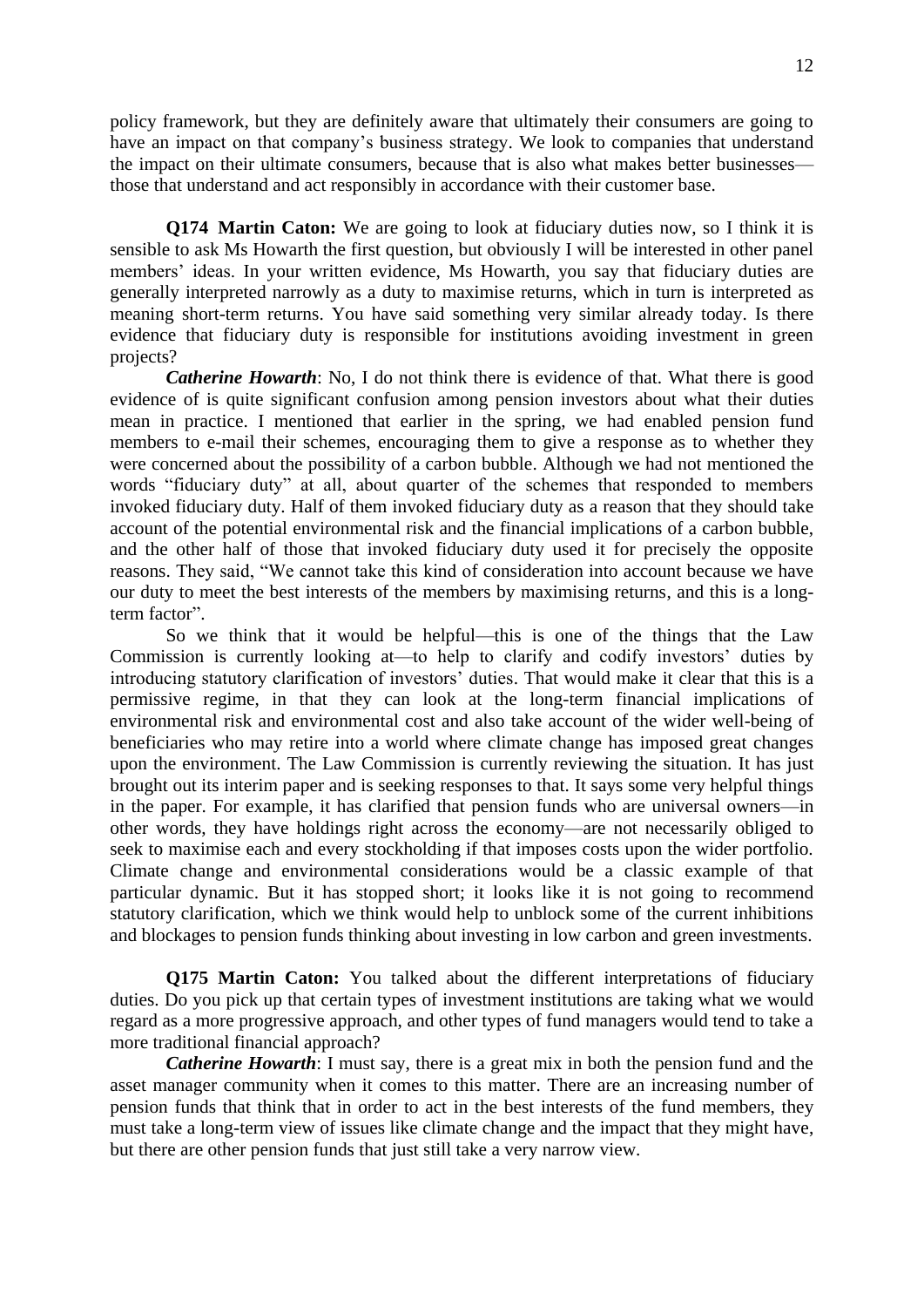Similarly, in the asset management community, last year we organised a letter to Vince Cable and a public letter to the *Times,* which was signed by a number of asset managers, including Hermes and Aviva Investors and Generation Investment Management and others, but there are quite a number of asset managers who are less confident about that point. There are those whose entire strategies are based on very short-term trading, and for them such considerations do not have an impact on their investment success or otherwise, so they are less inclined to engage with this debate.

**Q176 Martin Caton:** Do fund managers need better guidance about fiduciary duty? *Catherine Howarth*: I believe so. That is one of the recommendations coming out of the Kay Review—that the FCA could give a stronger steer to asset managers, as the regulator for the asset management community, and try to ensure that fiduciary standards are built into the regulatory standards that govern the asset management community. I do think that greater regulatory clarity would be helpful for asset managers and for pension funds as fiduciaries. We think that statutory clarification will help to clear up once and for all the scope that trustees have to take a long-term view and think about the best interests of the beneficiaries and the costs of things like climate change upon them.

**Q177 Martin Caton:** Could I just ask Ms Howarth, could you give us a bit more of an idea of what you would like in this statutory clarification? What would it look like?

*Catherine Howarth*: We have drafted up a short draft statute, and I can provide it to the Committee after this session, yes.

**Chair:** Mr Simm, you wanted to come in.

*Ian Simm*: Yes, I just wanted to add a couple of points to expand the issue. The vast majority of pension funds in the UK are small relative to international standards, and as a result there are very few of them that have the resources to employ specialist staff to assess infrastructure investments directly or green investments specifically. The vast majority of UK pension funds employ consultants—groups such as Hymans Robertson, Mercer and Towers Watson—to give the trustees advice on asset allocation at the top level. Then within each asset bucket—for example, fixed income, equities or infrastructure—the consultant advises the trustees and the pension fund manager on how to deploy that capital, typically through a competitive tendering process to identify a fund manager. That could be a group like Impax Asset Management—in other words, not the pension fund manager but a third-party service provider. They manage the money over a specified timeframe.

I think the context of fiduciary duty is one that needs to be seen at the level of both the pension fund, where there is a debate between the trustees, the consultant and the individual fund manager about what scope they have within the limitations of fiduciary duty, and how that is translated down into implementation at the asset manager level. Speaking as somebody who is executing similar contracts, I can say with some certainty that the mandates that are given by pension funds to groups such as ourselves are very tightly defined. The risk tolerance—risk budget, if you like—target returns and scope for making investment decisions are generally speaking quite tightly specified. As asset managers, we therefore have quite limited room for manoeuvre.

**Chair:** I think Stephanie Maier wanted to come in.

*Stephanie Maier*: Yes. I suppose I would say that fundamentally, fiduciary duty is about acting in the best interest of the beneficiary, and we would see that as taking into account these broader sustainability issues to deliver that long-term return. But I would make two points. One is that the UN Environment Programme Finance Initiative has produced two reports now. It commissioned Freshfields Bruckhaus Deringer to form a legal opinion, and it looked across a number of different jurisdictions and was clear that fiduciary duties should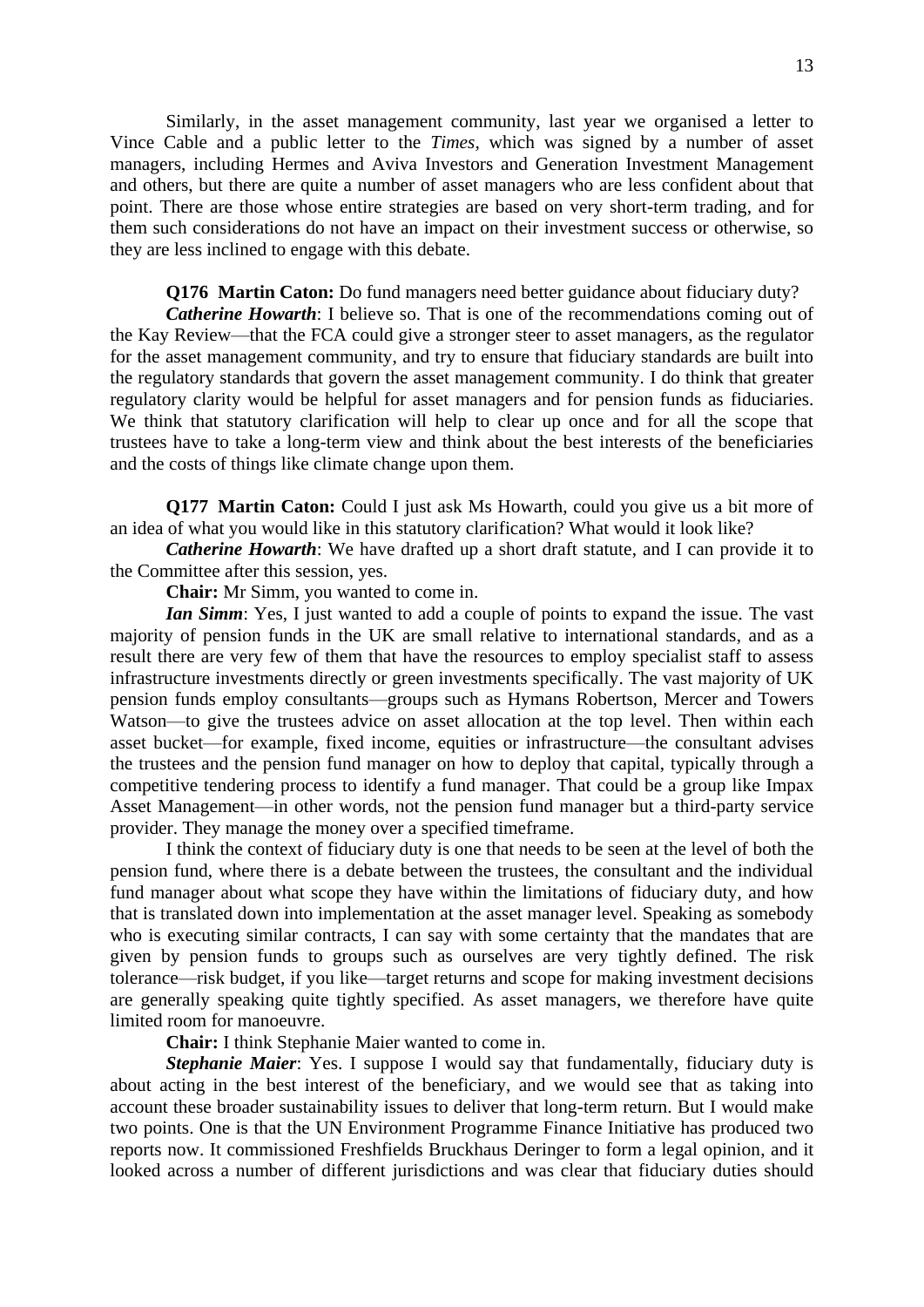include a look at the longer-term issues, taking the broader elements into account. The point is that it is not required in UK statute, and I definitely back up the point that there is an ambiguity there. Some choose to interpret the current framework in a longer-term way, and others choose to look at it in a more limited way. But there has certainly already been legal advice sought on those elements, and it may be helpful to look at those. I can forward the links to that.

The other point is looking at the Stewardship Code. This is for equities, but there is a requirement on a fund manager to have appropriate oversight of the assets that they manage. At the moment, we have a number of asset managers signing up to this code, which is a set of principles that looks at how you hold the board to account, effectively. On the asset owner side, very few sign up to that. If we had more asset owners looking from a stewardship perspective at how they invest, and instructing their fund managers to do the same, that would also be an enabling mechanism to help drive all investment in a more responsible, sustainable direction.

**Q178 Mark Lazarowicz:** Briefly on that point, the Kay Review obviously does allow the potential for providing extra comfort to managers who are nervous about looking at the longer-term aspects of some of the environmental climate change concerns and so on. But is it going to have a sufficient impact, since fund managers and people in the field—people like yourselves—can already decide to look at it longer-term and will do so under the present rules and legislation? Those who are either very cautious or who are looking at short-term returns will be made to look longer-term by the Kay Review. Is that going to have a sufficient impact? Also, I would be interested in knowing where is the Kay Review in terms of implementation from your perspective.

*Stephanie Maier*: On the fiduciary duty question, the Law Commission is consulting on that now, so the opportunity should be taken now, because it is there on the table. That would be an element that could help facilitate this debate. On whether it is going to change the direction of all investment—no. It is just one of the elements that fit within the capital structure and how capital is allocated at the moment. Certainly the need for understanding the broader context and sustainability impact of investments at different levels is part of. It is part of beneficiaries understanding how investments are made at institutional investors, and how they instruct their fund managers to invest through management agreements. Key players like investment consultants, who have been referred to already, play a key gatekeeper role—or can for certain pension funds—for which fund managers are selected.

*Catherine Howarth*: Obviously the Kay Review looked at whether short-termism exists in capital markets and what are the drivers of it, and it looked at things beyond fiduciary duty, absolutely. It looked at the whole question of misaligned interests, where asset managers frankly know that they are going to get their bonus payments and they are remunerated on the basis of outperforming a benchmark index, usually over quite a short time horizon. That drives behaviour. It also looked at the problem of trustees thinking that they have a duty to ensure that they maximise returns over the short term, which they cannot move out of There are a variety of factors, and fiduciary duty is not a silver bullet for all of them.

We need remuneration incentives in the asset management world that help to align the long-term financial interests of the underlying risk-taking pension savers with the incentives of the agents in the chain—particularly asset managers, but also company directors, who also, as we know, can often be pursuing quite short-term strategies, because that is what they are incentivised to do. But Kay did conclude that fiduciary duty was an issue, and as Stephanie says, we have this very interesting opportunity just now to ensure that the Law Commission, which is looking at it, comes to the conclusion that we hope it will. That is that we need statutory clarification and codification that puts aside once and for all the misconception that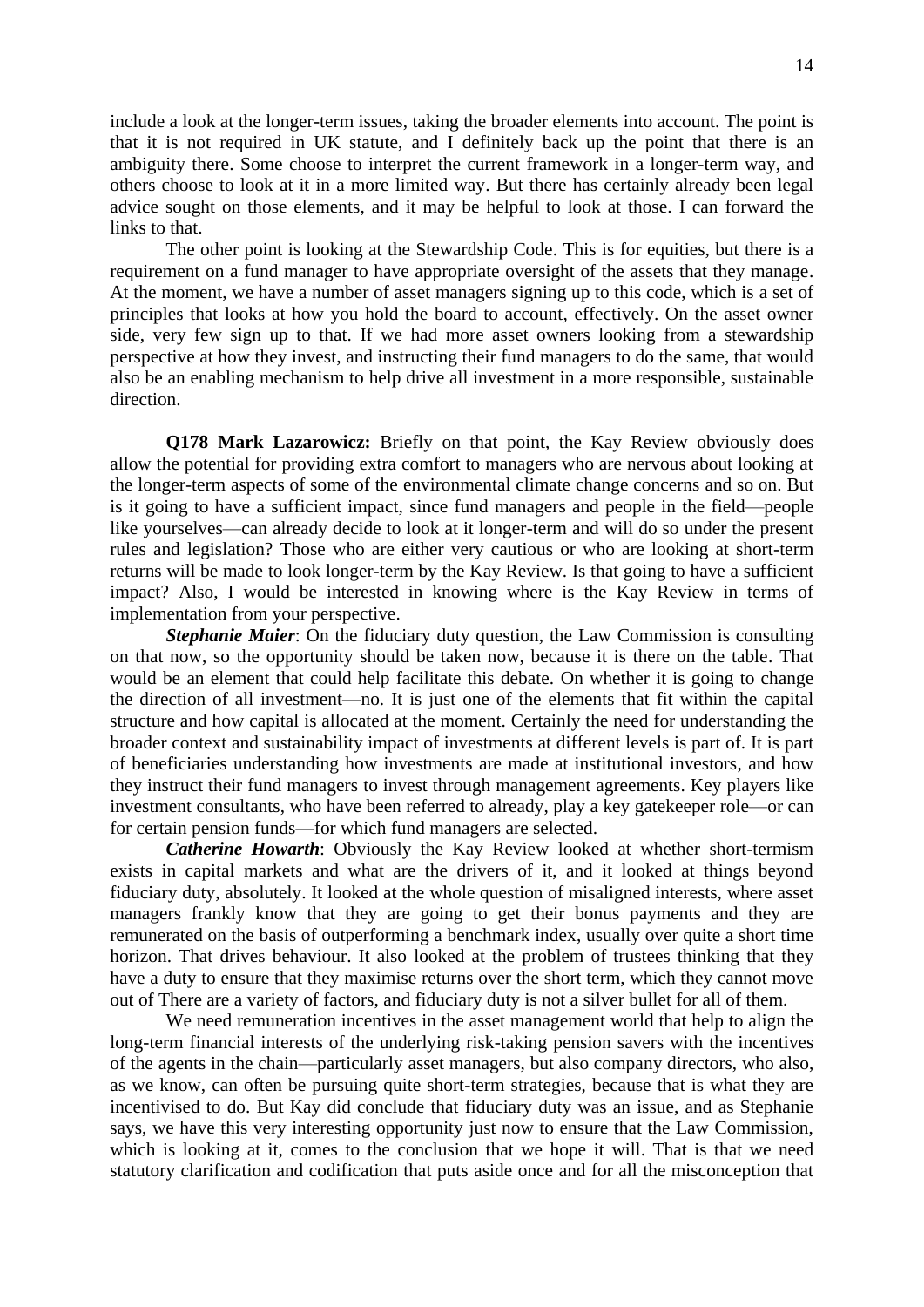you have to pursue the short-term financial interest and profitability and exclude long-term factors, even though those might influence the well-being of fund members.

**Q179 Chair:** You talked about the conclusion that you hope the Law Commission will come to. What will it take to ensure that the Law Commission will come up with that recommendation, do you think?

*Catherine Howarth*: It is interesting. They have just brought out their paper, and as I say, there is some excellent things in it. They are very much emphasising that where environmental, social and governance factors are financially material, trustees should take account of them, but that they do not have to take a narrow view and can take a universal view of systemic risks, including climate change. But they are not currently, it would appear, minded to recommend clarification in statute. We think that is largely because they have looked at the law in theory and have not looked enough at how the law is applied in practice. The evidence coming out of pension schemes is that in fact they take a very narrow view and are very confused about what the law allows them to do, so we are presenting the Commission with evidence that in practice, on the ground, pension fund trustees feel quite constrained and that they might be in breach of legal obligation if they do not take a very narrow view. There is a bit of a challenge in making sure that that is fed through to the Commission, and we will be undertaking—

**Q180 Chair:** But as you say, it is a big challenge in so far as the Kay Review did not specifically mention fossil fuel emissions, climate change or greenhouse gases, did it?

*Catherine Howarth*: No, it did not, which was interesting, because in a way it is the classic long-termism/short-termism dilemma and problem. The very fact that the Kay Review came out so strongly to say that there is quite problematic short-termism in capital markets, but had not even incorporated the environmental issues that we have been talking about today, does suggest that those problems he identified are very big ones. I think the Kay Review recommendations are only amplified when we consider the factors that are in front of the Committee today.

**Q181 Mark Lazarowicz:** To be fair to the Kay Review, I think I did come across a reference to environmental considerations in the statement of good practice of directors, so there is certainly some reference to it in the report.

This is a question that is perhaps unfair to ask you, and maybe I should ask the Minister in due course, but what is your understanding of the time scale for the consultation to conclude and for any decisions thereafter? It is probably in our papers here somewhere, but I am not able to find it. Do you know off the top of your head?

*Catherine Howarth*: It has only just released its major paper, for which it is seeking consultation responses. That will close in January, I believe, and then the Commission is due to make a final report and recommendations in June of 2014.

**Q182 Simon Wright:** I have a few questions for the New Economics Foundation regarding the evidence that you have submitted, which suggests that the Bank of England should direct the Asset Purchase Fund to buy bonds with a specific remit for sustainable investment. I wonder if you could say a bit about what you believe the risks are in using quantitative easing in this way and how, for example, you would avoid the Bank of England simply picking winners and choosing some sectors over others.

*Josh Ryan-Collins*: Sure. I would just like to frame that question in a broader context initially, which is that the Bank of England has purchased £375 billion-worth of almost entirely corporate bonds to date, and that has not been neutral in its outcome for the UK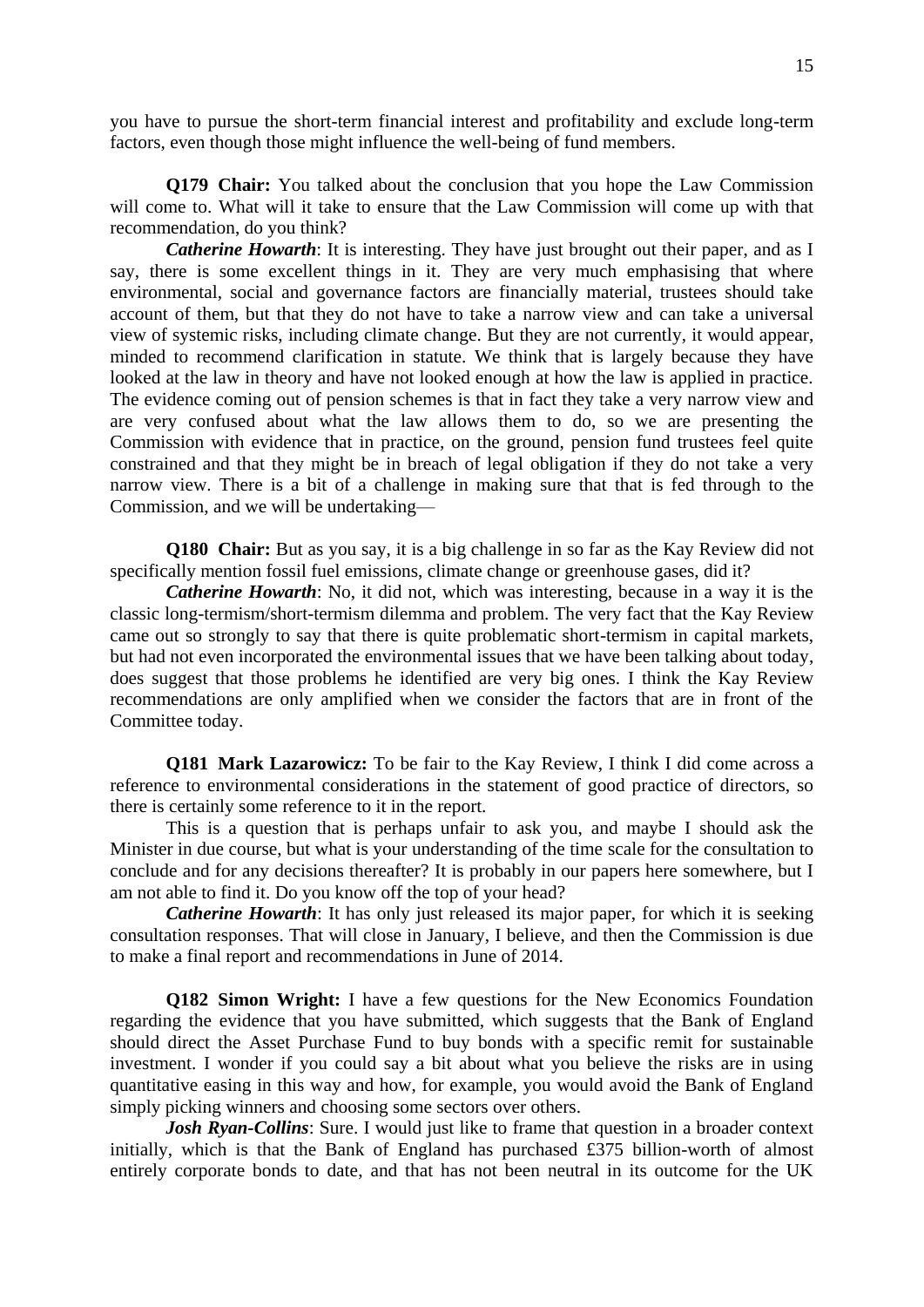economy. The effects have been documented, but they include essentially supporting people who own assets already, because it has led to an increase in asset prices, so it is basically a fairly aggressive policy and may well be stoking up the house price bubble that we are seeing at the moment. I would like to make that initial first point—that the current system is not in some way neutral and what I am proposing dangerous and not neutral.

What we propose in the report is that rather than the Bank of England directly creating money to go into particular projects, there would be a new body created, what we call the Monetary Allocation Committee, which would be separate from the Monetary Policy Committee. The Monetary Policy Committee would continue to determine the total amount of central bank money that is created, but another body staffed by macro-economic experts—it could be from the Treasury and the Bank of England—would decide on the allocation of that money, based upon a wide range of factors, including inflation, regional spare capacity across the UK and ecological sustainability issues. Those are longer-term factors. What we propose in the report is that they would use that funding to capitalise agencies such as the Green Investment Bank or the Business Investment Bank. We have also suggested that the Green Deal could have an agency that could also take capital. You could achieve a massive upscale in what these agencies are currently doing in a very short space of time.

Even if there is no additional quantitative easing, and there has not been the last couple of quarters—the Governor has chosen not to increase it—£100 billion-worth of corporate bonds will reach maturity over the next 10 years and the Bank of England is then faced with the decision as to whether it renews those bonds or the Government just pay them back. My prediction would be they will be renewing them, because I do not think the economy is strong enough at the moment to pay them back, so the question is then what do you do with that £100 billion? If you just put £30 billion of it into some of these policies, you can achieve a massive change and we have been talking for the last hour about pension funds changing this or that. This could just sort out the problem much more rapidly, potentially. The key thing in terms of picking winners is that you would have that division between the people who create the amount of money, where it is allocated, and then a third stage, which is the actual investment agencies who are making the individual decisions, so I think the risk there of political influence is minimised.

**Q183 Simon Wright:** Thank you. On the model that you described and the structure within that, with the creation of the Monetary Allocation Committee, you are suggesting that the role of the Monetary Policy Committee would largely be unchanged, but obviously there would be quite a high degree of interaction between the two.

*Josh Ryan-Collins*: Yes.

**Q184 Simon Wright:** Just coming on to the future of quantitative easing, there is speculation that it may be coming to an end altogether. Would you advocate though that we should continue with quantitative easing as part of your proposal here?

*Josh Ryan-Collins*: The first point to make is that when you say that QE may be coming to an end, it is not coming to an end if, when the bonds come to maturity, the central bank buys them. Then it is just rolling over—the total amount is not increasing, but it is just being rolled over. In the US context, the tapering is about the US Government not buying at £85 billion every time, so just keeping it the same is not the end of QE. We would advocate, as I say, when the existing £375 billion comes up for renewal, buying different kinds of assets, different kinds of bonds—bonds that are going to direct investment into productive sectors of the economy—building houses, supporting green infrastructure and development and insulating homes all across the country.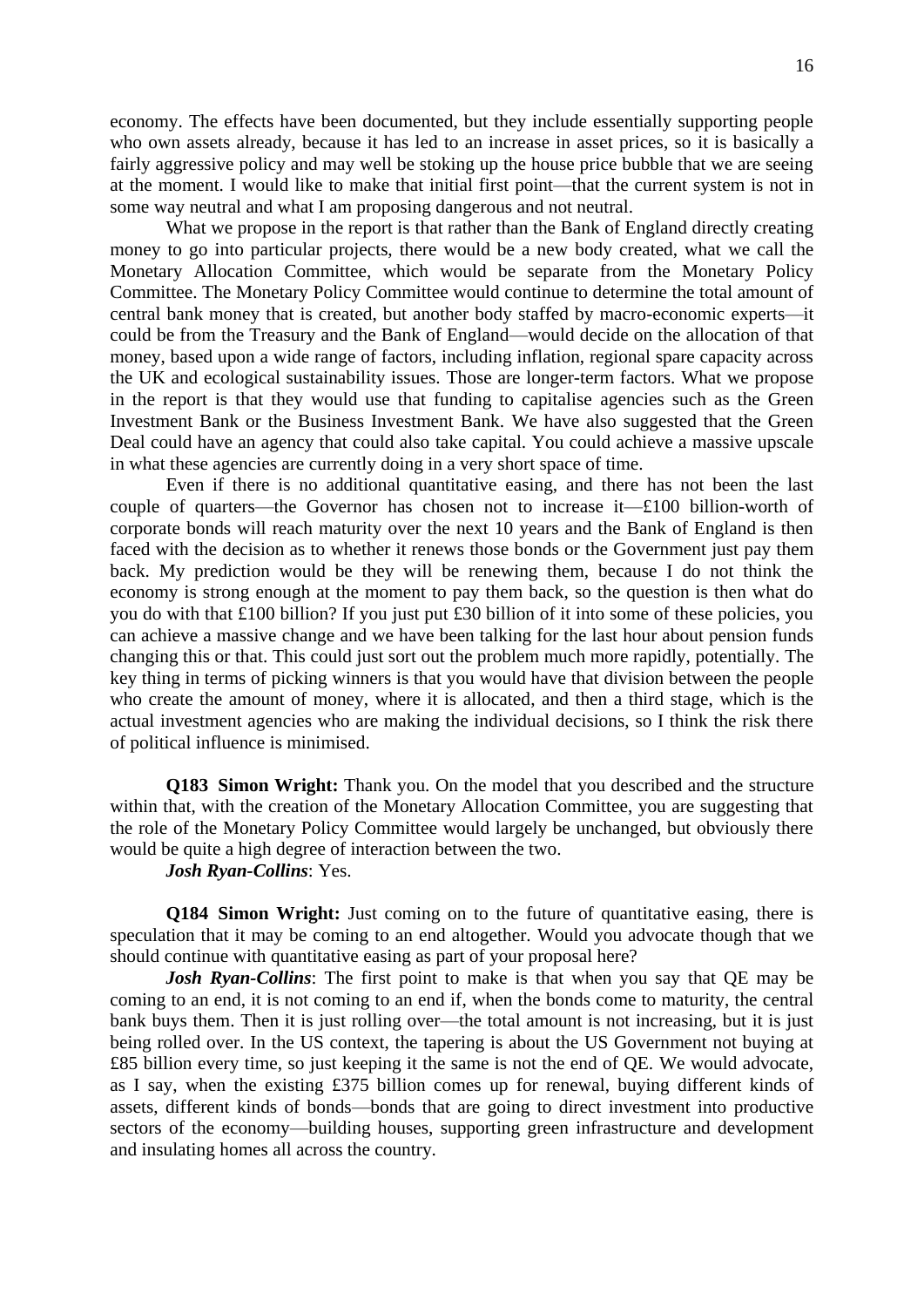The current problem with QE is that in buying corporate bonds, many from pension funds, the hope is that those pension funds will then invest in more productive assets, but there is very little evidence that is happening. Typically, where there is lack of confidence, capital markets will not necessarily move in the direction you are hoping. They will just potentially buy other kinds of bonds or other kinds of assets—existing assets rather than new assets. The other hope is that banks start lending more to the productive sector. Neither of those things has happened, so we would suggest using what we call strategic QE to enable that and then reviewing how it is going. Look at spare capacity in the economy and let that be what decides whether you reduce or increase the total credit creation by the Bank of England.

**Simon Wright:** Very helpful, thank you.

**Q185 Dr Whitehead:** Just a brief thought on financial transaction tax. Is there any appetite for the introduction of that in the UK? As you know, a number of EU members appear to be in favour of Europe-wide financial transaction tax. The UK is putting it under legal challenge at present, but are there any thoughts on the suggestion that such a tax could be hypothecated for green investments?

*Josh Ryan-Collins*: Yes, I would like to kick off. The financial transaction tax is an idea that has been around for a long time, and there are a lot of myths out there about what its effect would be. The fact is that there are many examples of successful unilateral implementations of financial transaction taxes without requiring multi-state collaboration. A good example is here in the UK with the stamp duty on shares, which has been around for many hundreds of years, the latest since the 1980s. It does not seem to have caused companies to run away from this country, and it raises billions of pounds every year, but there are also good examples from Brazil, South Korea, Hong Kong, Taiwan and many others. That is one point to make.

Another point to make is that the financial transaction tax, as the current proposals are laid out, would fall most heavily on those parts of the financial sector that trade most frequently—high-frequency trading, as it is known—and there is a lot of research that has come out recently to suggest that that kind of trading is net socially negative in terms of welfare costs, because it is fine in the good times, but in the bad times it pulls liquidity out of countries when they most need it. So there is a broader systemic value to it that I think potentially could tie into the broader discussion we have been having about fiduciary duties. If part of the fiduciary duty is to have broad long-term macro-economic stability, one can argue that taxes of this kind that slow down very, very high-frequency trades could be beneficial on the investment side.

*Stephanie Maier*: I can certainly see the commercial attraction of it. I think the challenge is that the cost would not just be borne by the high-frequency traders, it would be borne ultimately by pension fund beneficiaries. The likelihood is that the charges would be passed on.

One thing we are looking at to target high-frequency trading—which we agree is short-termist and is undermining the sustainability of the capital markets—is a trade cancellation fee, because one of the distorting elements of high-frequency trading is that essentially the trades are placed and then are withdrawn milliseconds later to distort the market, to get the benefit from the trading. Putting on a cancellation fee would focus more on the behaviour we are trying to mediate, which is high-frequency trading, rather than all trading, so we would have a more specific impact rather than a diluted impact on all trading.

*Ian Simm*: The issue with green finance, in my view, is not the supply of capital for green finance, it is the risk of the underlying projects, which is high relative to many other opportunities faced by institutional investors. I would much rather see public policy effort put into bringing down risk where appropriate, addressing market failure and providing funding